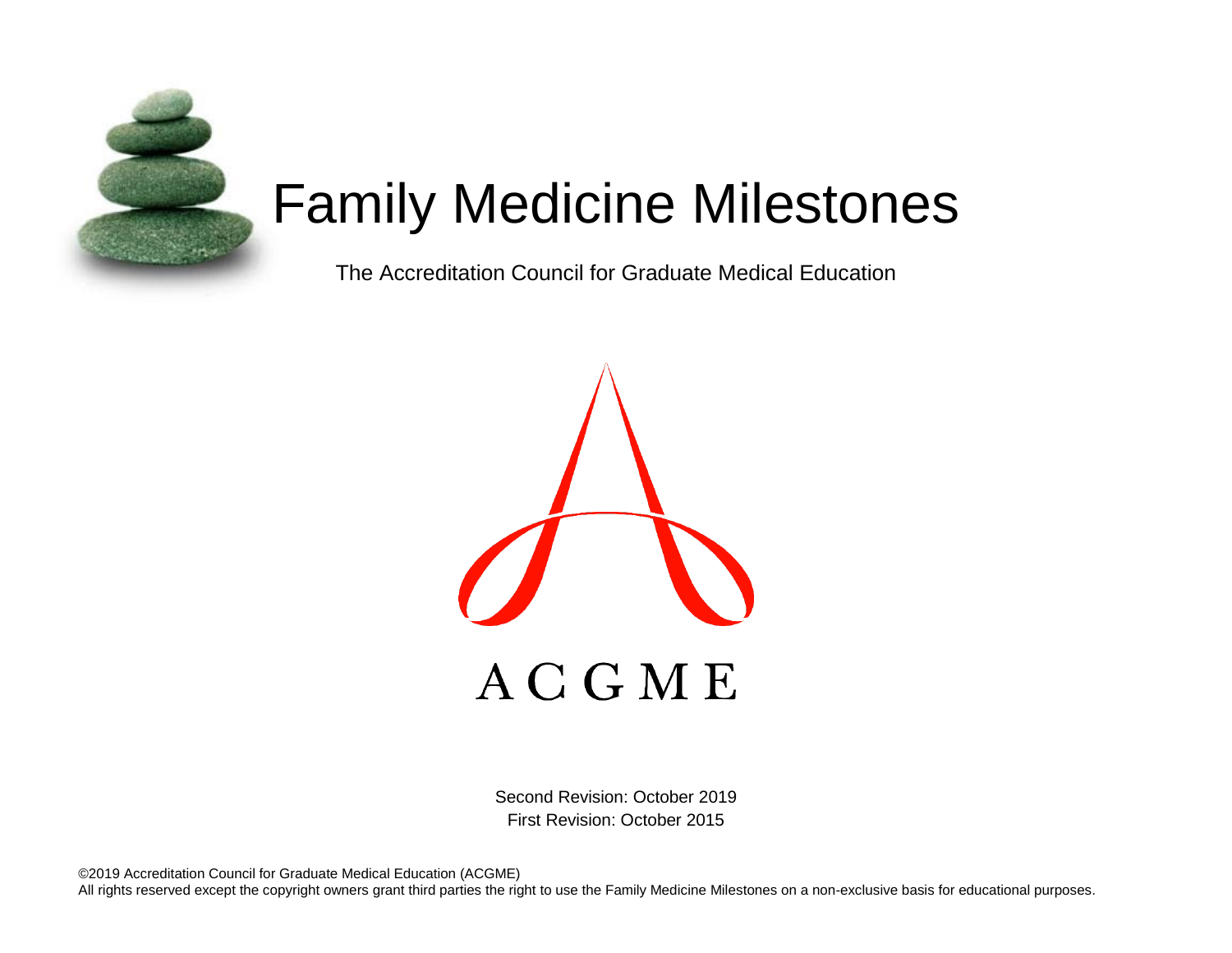# Family Medicine Milestones

The Milestones are designed only for use in evaluation of residents in the context of their participation in ACGME-accredited residency programs. The Milestones provide a framework for the assessment of the development of the resident in key dimensions of the elements of physician competency in a specialty or subspecialty. They neither represent the entirety of the dimensions of the six domains of physician competency, nor are they designed to be relevant in any other context.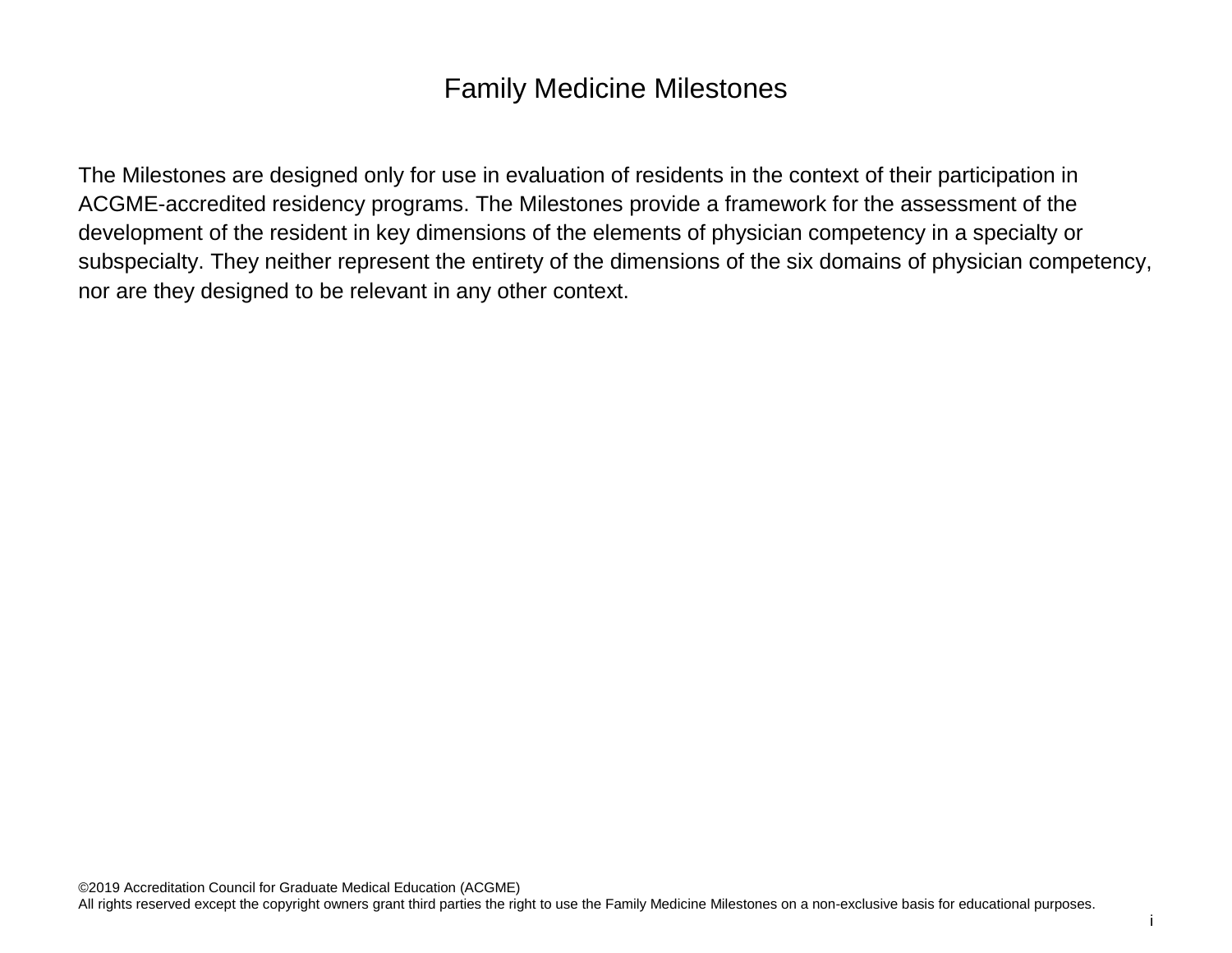### **Family Medicine Milestones**

#### **Work Group**

Tanya Anim, MD, FAAFP David Araujo, MD Roxanne Cech, MD Deborah Clements, MD Andrew Crow, DO Rob Danoff, DO, MS, FACOFP, FAAFP Laura Edgar, EdD, CAE Adam Froyum Roise, MD, MPH, FAAFP Timothy Graham, MD Alysia Herzog, MD

Grant Hoekzema, MD Gary Knepp, DO Sara Martin, MD Brad Miller, DO Saroj Misra, DO, FACOFP Catherine Pipas, MD, MPH Stacy Potts, MD, MEd Martin Quan, MD Christopher Robles, DO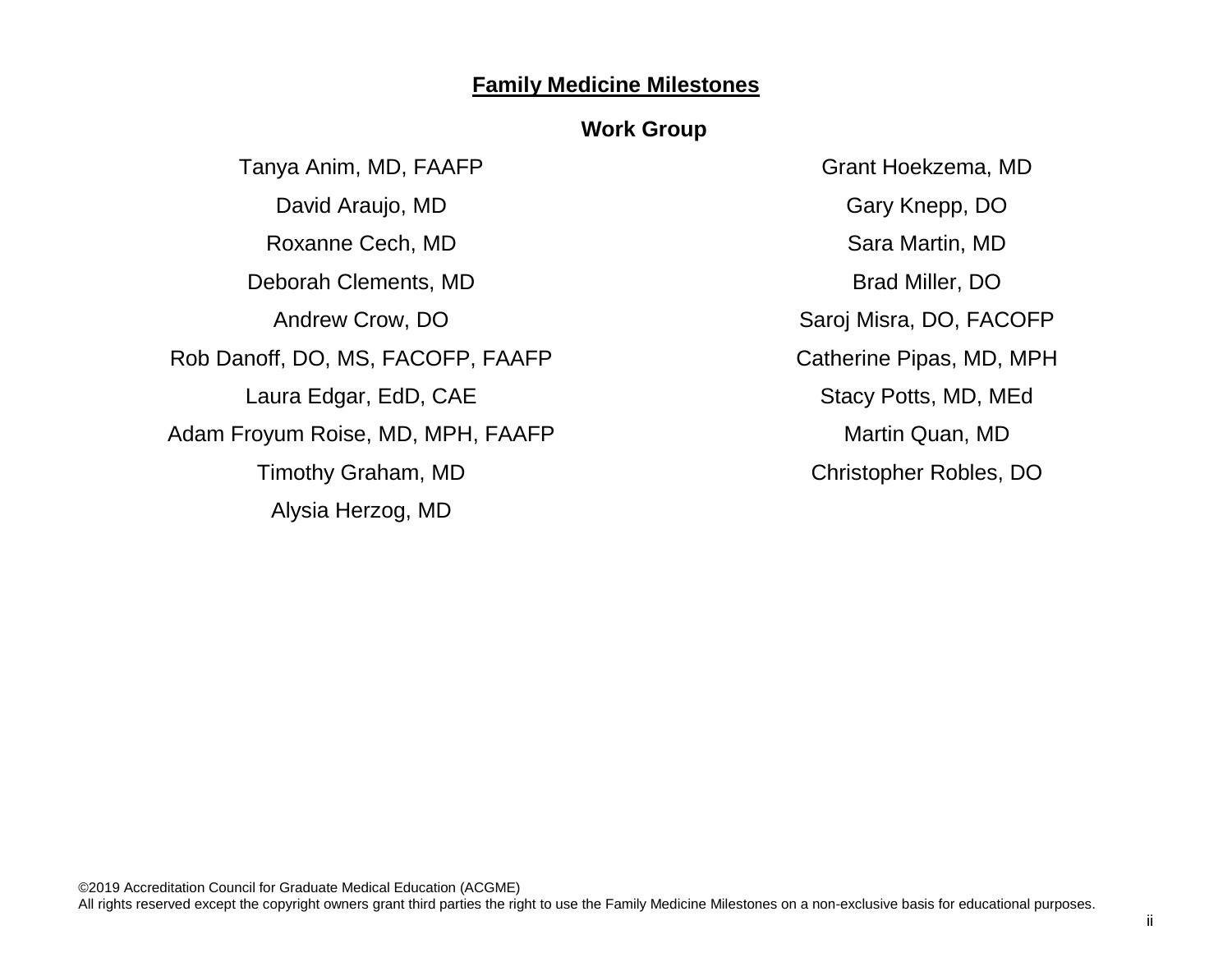**The ACGME would like to thank the following organizations for their continued support in the development of the Milestones:**

> American Association of Colleges of Osteopathic Medicine Association of American Medical Colleges American Board of Family Medicine American College of Osteopathic Family Physicians Association of Family Medicine Residency Directors Assembly of Osteopathic Graduate Medical Educators Committee on Osteopathic Recognition and Development Review Committee for Family Medicine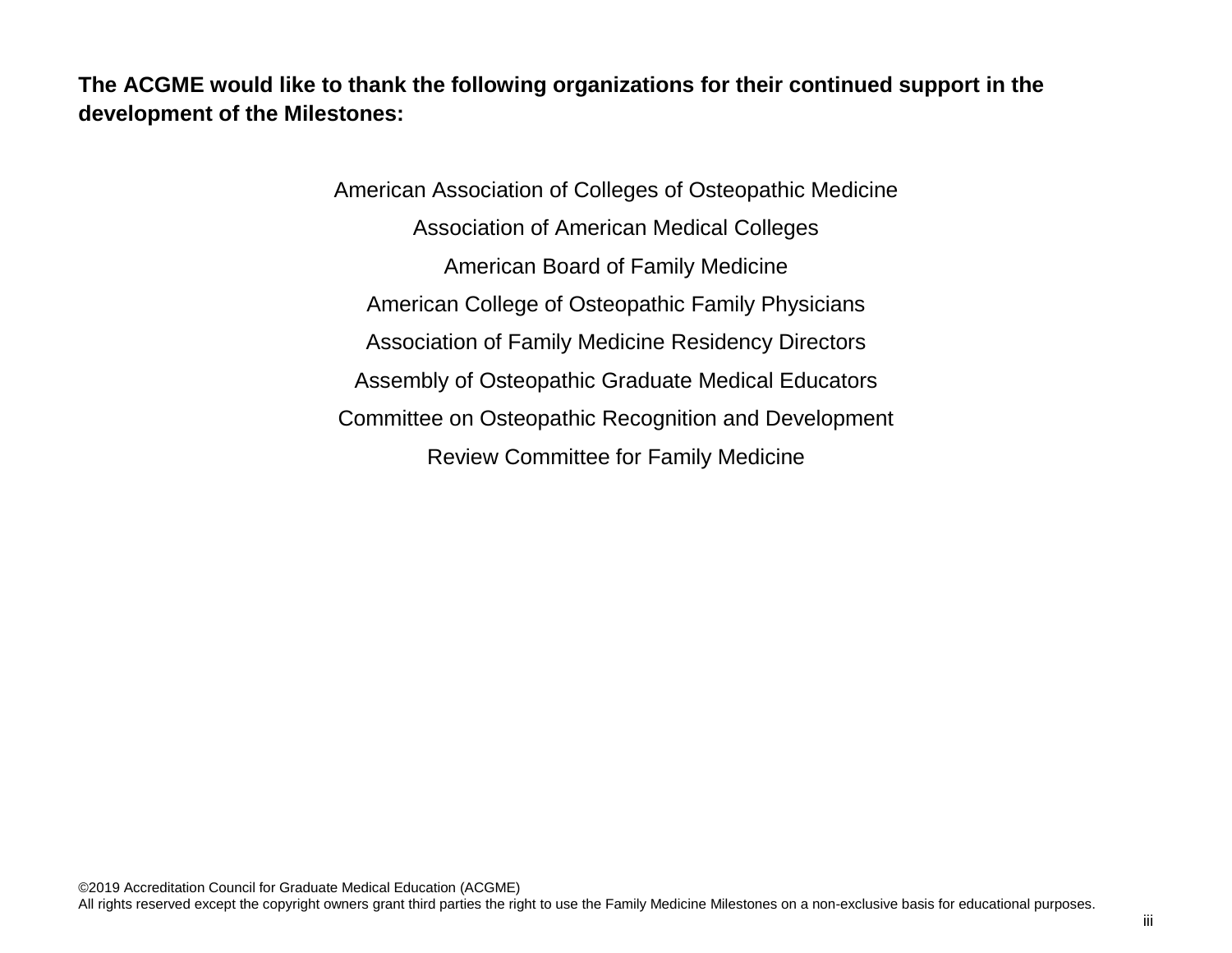## **Understanding Milestone Levels and Reporting**

This document presents the Milestones, which programs use in a semi-annual review of resident performance, and then report to the ACGME. Milestones are knowledge, skills, attitudes, and other attributes for each of the ACGME Competencies organized in a developmental framework. The narrative descriptions are targets for resident performance throughout their educational program.

Milestones are arranged into levels. Tracking from Level 1 to Level 5 is synonymous with moving from novice to expert resident in the specialty or subspecialty. For each reporting period, the Clinical Competency Committee will review the completed evaluations to select the milestone levels that best describe each learner's current performance, abilities, and attributes for each subcompetency.

These levels *do not* correspond with post-graduate year of education. Depending on previous experience, a junior resident may achieve higher levels early in his/her educational program just as a senior resident may be at a lower level later in his/her educational program. There is no predetermined timing for a resident to attain any particular level. Residents may also regress in achievement of their milestones. This may happen for many reasons, such as over scoring in a previous review, a disjointed experience in a particular procedure, or a significant act by the resident.

Selection of a level implies the resident substantially demonstrates the milestones in that level, as well as those in lower levels (see the diagram on page vi).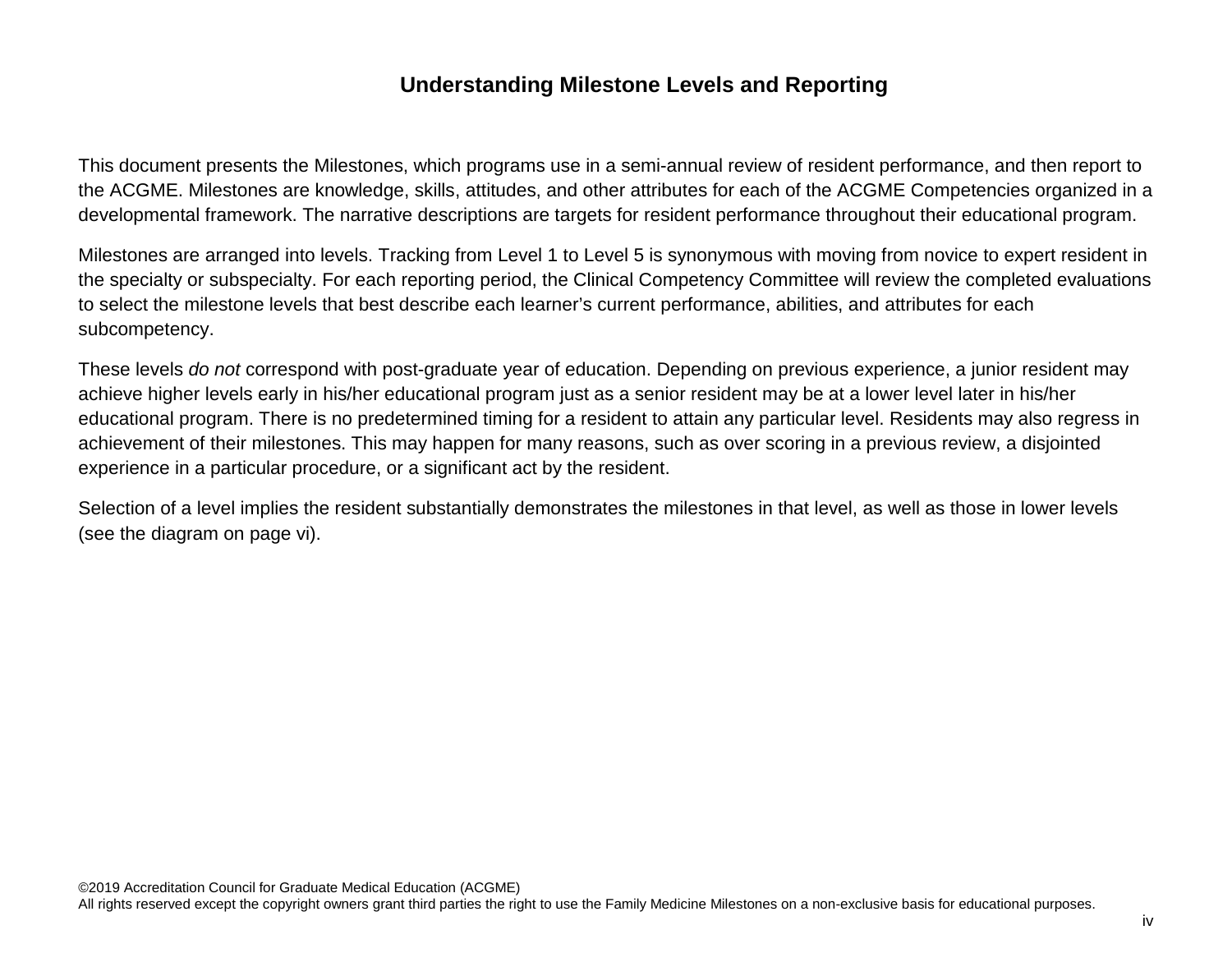#### **Additional Notes**

Level 4 is designed as a graduation *goal* but *does not* represent a graduation *requirement*. Making decisions about readiness for graduation and unsupervised practice is the purview of the program director. Furthermore, Milestones 2.0 include revisions and changes that preclude using Milestones as a sole assessment in high-stakes decisions (i.e., determination of eligibility for certification or credentialing). Level 5 is designed to represent an expert resident whose achievements in a subcompetency are greater than the expectation. Milestones are primarily designed for formative, developmental purposes to support continuous quality improvement for individual learners, education programs, and the specialty. The ACGME and its partners will continue to evaluate and perform research on the Milestones to assess their impact and value.

Examples are provided for some milestones within this document. Please note: the examples are not the required element or outcome; they are provided as a way to share the intent of the element.

Some milestone descriptions include statements about performing independently. These activities must occur in conformity to ACGME supervision guidelines as described in the Program Requirements, as well as to institutional and program policies. For example, a resident who performs a procedure independently must, at a minimum, be supervised through oversight.

A Supplemental Guide is also available to provide the intent of each subcompetency, examples for each level, assessment methods or tools, and other available resources. The Supplemental Guide, like examples contained within the Milestones, is designed only to assist the program director and Clinical Competency Committee, and is not meant to demonstrate any required element or outcome.

Additional resources are available in the [Milestones](http://www.acgme.org/What-We-Do/Accreditation/Milestones/Overview) section of the ACGME website. Follow the links under "What We Do" at [www.acgme.org.](http://www.acgme.org/)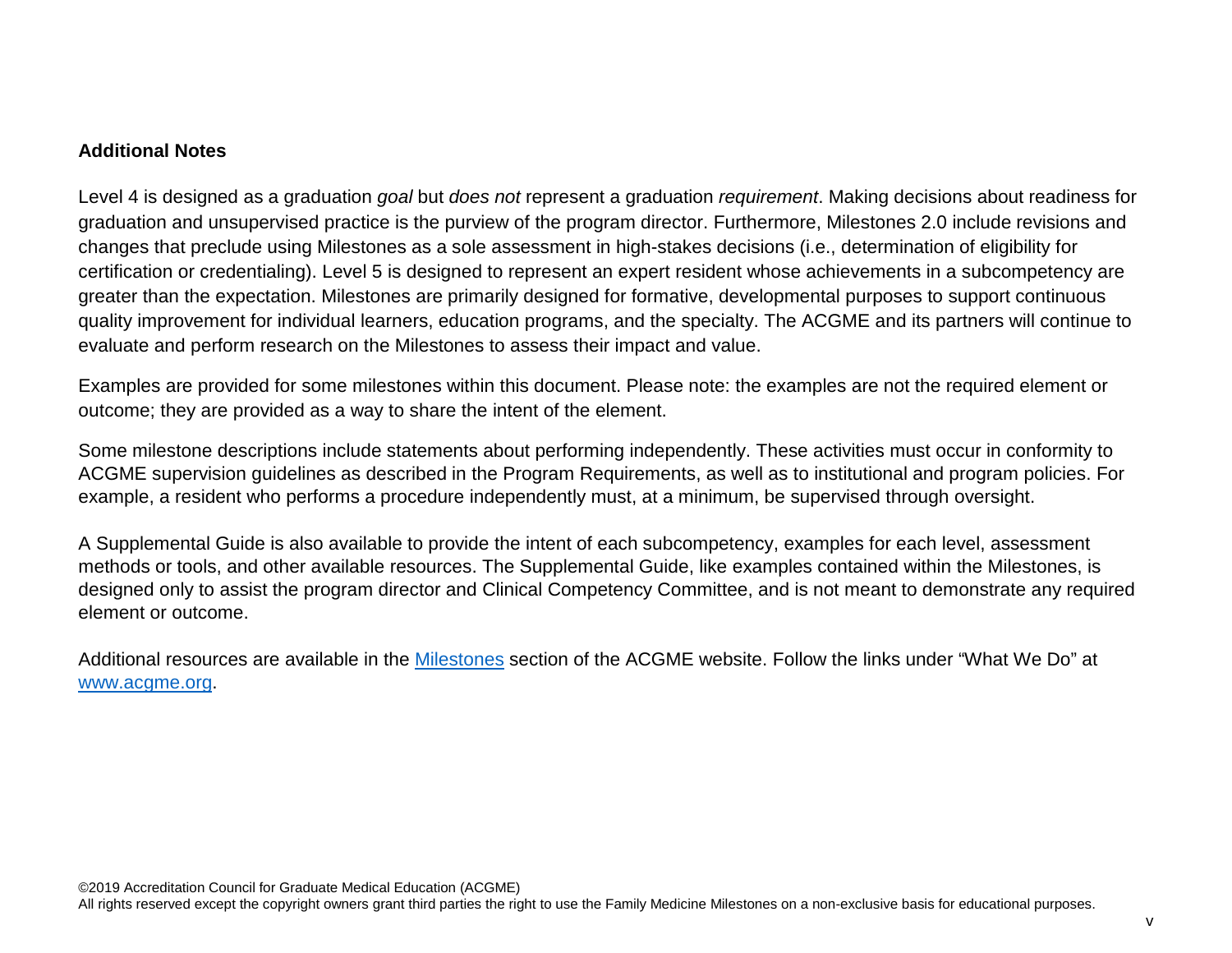The diagram below presents an example set of milestones for one sub-competency in the same format as the ACGME Report Worksheet. For each reporting period, a resident's performance on the milestones for each sub-competency will be indicated by selecting the level of milestones that best describes that resident's performance in relation to those milestones.

| Systems-based Practice 1: Patient Safety and Quality Improvement                          |                                                                                                                                   |                                                                                                             |                                                                                                                     |                                                                                                                        |
|-------------------------------------------------------------------------------------------|-----------------------------------------------------------------------------------------------------------------------------------|-------------------------------------------------------------------------------------------------------------|---------------------------------------------------------------------------------------------------------------------|------------------------------------------------------------------------------------------------------------------------|
| Level 1                                                                                   | Level <sub>2</sub>                                                                                                                | Level 3                                                                                                     | Level 4                                                                                                             | Level 5                                                                                                                |
| Demonstrates<br>knowledge of common<br>patient safety events                              | Identifies system factors<br>that lead to patient safety<br>events                                                                | Participates in analysis of<br>patient safety events<br>(simulated or actual)                               | Conducts analysis of<br>patient safety events<br>and offers error<br>prevention strategies<br>(simulated or actual) | Actively engages teams<br>and processes to modify<br>systems to prevent<br>patient safety events                       |
| Demonstrates<br>knowledge of how to<br>report patient safety<br>events                    | Reports patient safety<br>events through<br>institutional reporting<br>systems (simulated or<br>actual)                           | Participates in disclosure<br>of patient safety events to<br>patients and families<br>(simulated or actual) | Discloses patient safety<br>events to patients and<br>families (simulated or<br>actual)                             | Role models or mentors<br>others in the disclosure of<br>patient safety events                                         |
| Demonstrates<br>knowledge of basic<br>quality improvement<br>methodologies and<br>metrics | Describes local quality<br>improvement initiatives<br>(e.g., community<br>vaccination rate, infection<br>rate, smoking cessation) | Participates in local<br>quality improvement<br>initiatives                                                 | Demonstrates skills<br>required to identify,<br>develop, implement,<br>and analyze a quality<br>improvement project | Designs,, implements,<br>and assesses quality<br>improvement initiatives at<br>the institutional or<br>community level |
| Comments:                                                                                 |                                                                                                                                   |                                                                                                             |                                                                                                                     |                                                                                                                        |
|                                                                                           | Not Yet Completed Level 1                                                                                                         |                                                                                                             |                                                                                                                     |                                                                                                                        |
|                                                                                           | Selecting a response box in the<br>Selecting a response box on the line in                                                        |                                                                                                             |                                                                                                                     |                                                                                                                        |
| middle of a level implies that                                                            |                                                                                                                                   |                                                                                                             |                                                                                                                     | between levels indicates that milestones                                                                               |
| milestones in that level and in lower                                                     |                                                                                                                                   |                                                                                                             |                                                                                                                     | in lower levels have been substantially                                                                                |
| levels have been substantially                                                            |                                                                                                                                   |                                                                                                             | demonstrated as well as some                                                                                        |                                                                                                                        |
| demonstrated.                                                                             |                                                                                                                                   |                                                                                                             | milestones in the higher level(s).                                                                                  |                                                                                                                        |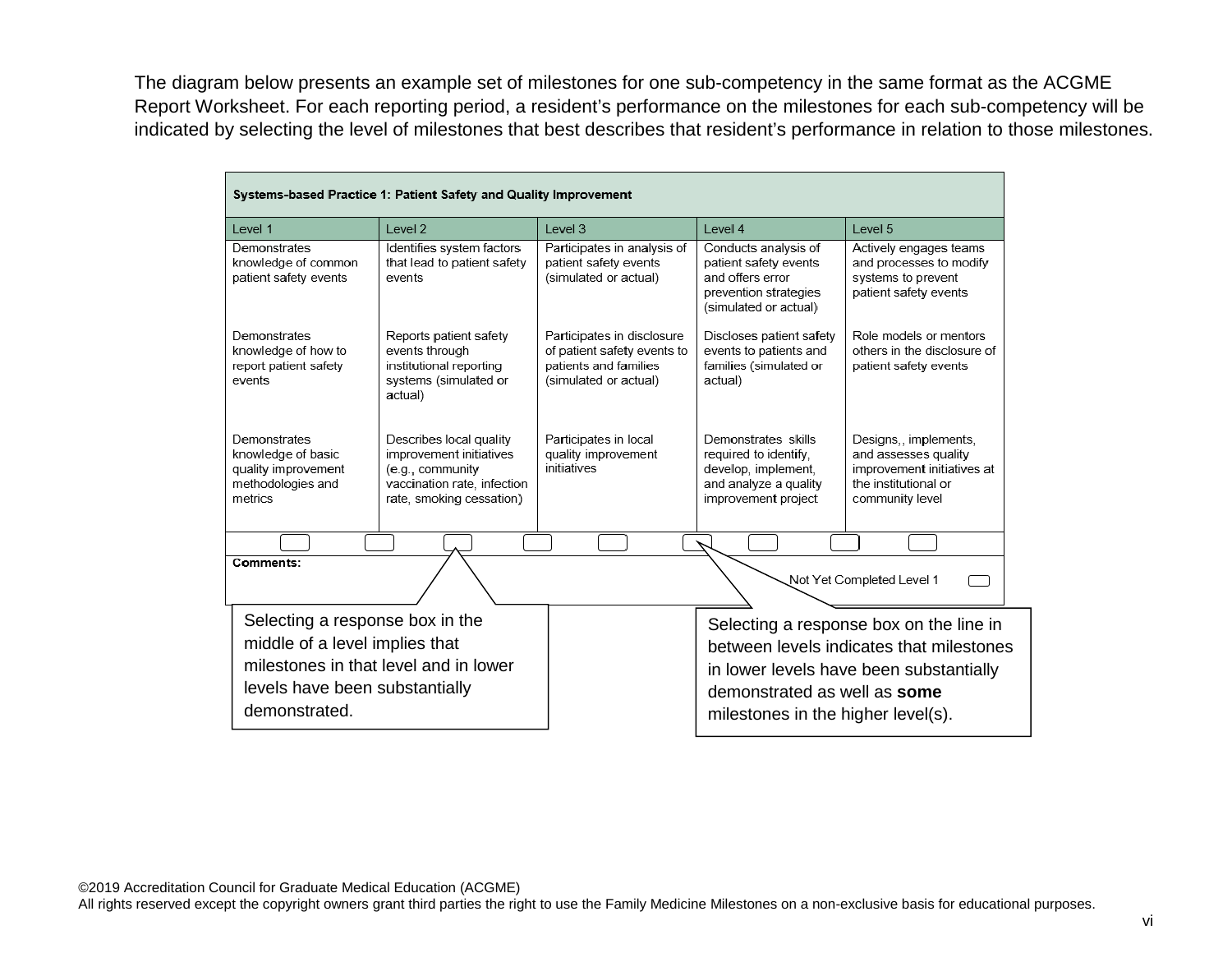| Patient Care 1: Care of the Acutely III Patient                                                  |                                                                               |                                                                                                                                |                                                                                                                       |                                                                                                                                                  |
|--------------------------------------------------------------------------------------------------|-------------------------------------------------------------------------------|--------------------------------------------------------------------------------------------------------------------------------|-----------------------------------------------------------------------------------------------------------------------|--------------------------------------------------------------------------------------------------------------------------------------------------|
| Level 1                                                                                          | Level <sub>2</sub>                                                            | Level <sub>3</sub>                                                                                                             | Level 4                                                                                                               | Level <sub>5</sub>                                                                                                                               |
| Generates differential<br>diagnosis for acute<br>presentations                                   | Prioritizes the differential<br>diagnosis for acute<br>presentations          | Promptly recognizes<br>urgent and emergent<br>situations and coordinates<br>appropriate diagnostic<br>strategies               | Mobilizes the<br>multidisciplinary team to<br>manage care for<br>simultaneous patient<br>visits                       | Efficiently manages and<br>coordinates the care of<br>multiple patients with a<br>range of severity,<br>including life-threatening<br>conditions |
| Recognizes role of<br>clinical protocols and<br>guidelines in acute<br>situations                | Develops management<br>plans for patients with<br>common acute conditions     | Implements management<br>plans for patients with<br>complex acute conditions,<br>including stabilizing<br>acutely ill patients | Independently<br>coordinates care for<br>acutely ill patients with<br>complex comorbidities                           | Directs the use of<br>resources to manage a<br>complex patient care<br>environment or situation                                                  |
| Recognizes that acute<br>conditions have an<br>impact beyond the<br>immediate disease<br>process | Identifies the interplay<br>between psychosocial<br>factors and acute illness | Incorporates psychosocial<br>factors into management<br>plans of acute illness for<br>patients and caregivers                  | Modifies management<br>plans for acute illness<br>based on complex<br>psychosocial factors<br>and patient preferences | Implements strategies to<br>address the psychosocial<br>impacts of acute illness<br>on populations                                               |
|                                                                                                  |                                                                               |                                                                                                                                |                                                                                                                       |                                                                                                                                                  |
| <b>Comments:</b><br>Not Yet Completed Level 1<br>Not Yet Assessable                              |                                                                               |                                                                                                                                |                                                                                                                       |                                                                                                                                                  |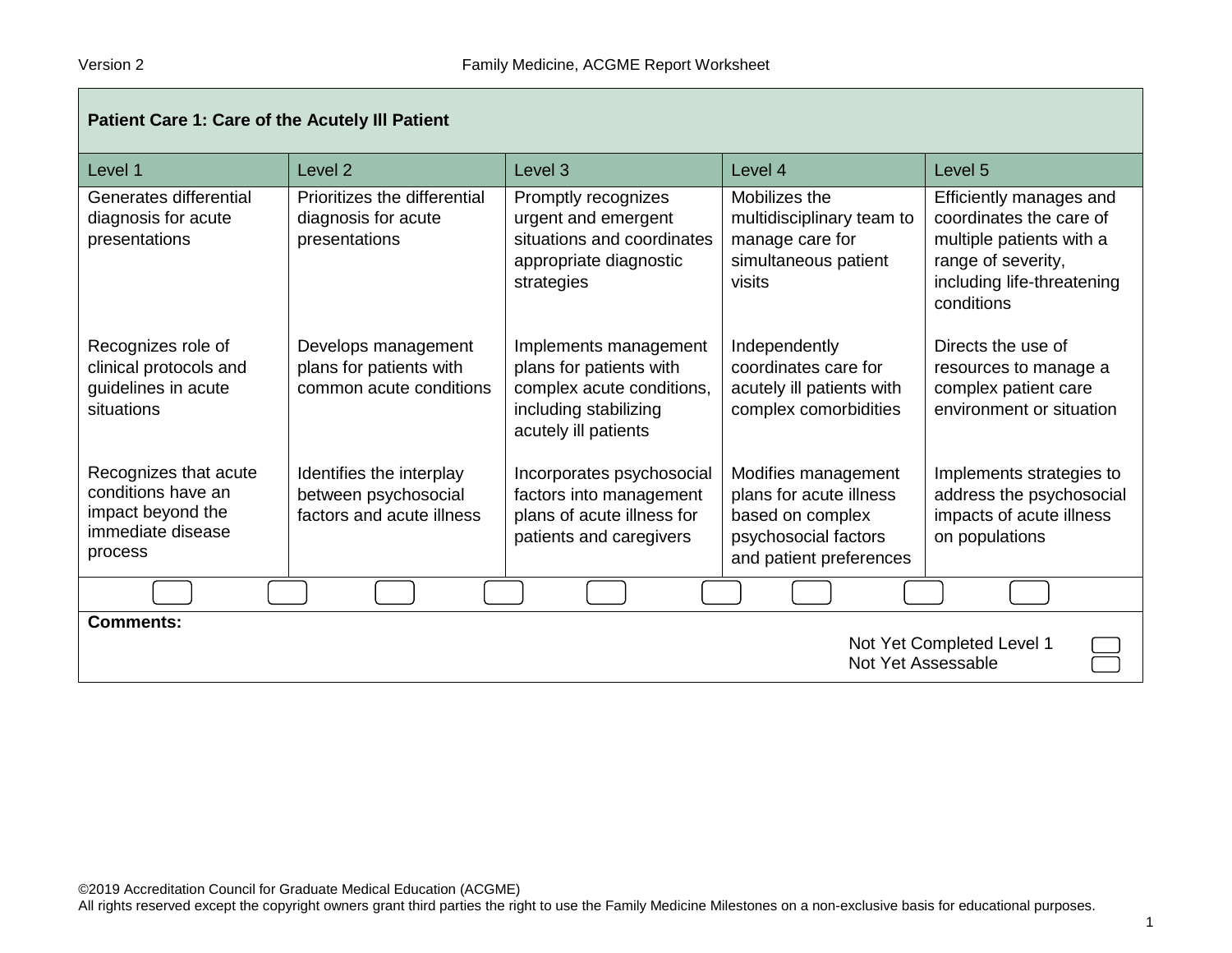| <b>Patient Care 2: Care of Patients with Chronic Illness</b>                                   |                                                                                                                                            |                                                                                                                                                 |                                                                                                                                                    |                                                                                                                                                                                                             |
|------------------------------------------------------------------------------------------------|--------------------------------------------------------------------------------------------------------------------------------------------|-------------------------------------------------------------------------------------------------------------------------------------------------|----------------------------------------------------------------------------------------------------------------------------------------------------|-------------------------------------------------------------------------------------------------------------------------------------------------------------------------------------------------------------|
| Level 1                                                                                        | Level <sub>2</sub>                                                                                                                         | Level <sub>3</sub>                                                                                                                              | Level 4                                                                                                                                            | Level <sub>5</sub>                                                                                                                                                                                          |
| Recognizes that<br>common conditions may<br>be chronic (e.g., anxiety,<br>high blood pressure) | Identifies variability in<br>presentation and<br>progression of chronic<br>conditions                                                      | Determines the potential<br>impact of comorbidities on<br>disease progression                                                                   | Balances the competing<br>needs of patients'<br>comorbidities                                                                                      |                                                                                                                                                                                                             |
| Formulates a basic<br>management plan that<br>addresses a chronic<br>illness                   | Identifies and accesses<br>appropriate clinical<br>guidelines to develop and<br>implement plans for<br>management of chronic<br>conditions | Synthesizes a patient-<br>centered management<br>plan that acknowledges<br>the relationship between<br>comorbidities and disease<br>progression | Applies experience with<br>patients while<br>incorporating evidence-<br>based medicine in the<br>management of patients<br>with chronic conditions | Leads multidisciplinary<br>initiatives to manage<br>patient populations with<br>chronic conditions and<br>comorbidities                                                                                     |
| Recognizes that chronic<br>conditions have an<br>impact beyond the<br>disease process          | Identifies the impact of<br>chronic conditions on<br>individual patients and the<br>others involved in their<br>care                       | Develops collaborative<br>goals of care and<br>engages the patient in<br>self-management of<br>chronic conditions                               | Facilitates efforts at<br>self-management of<br>chronic conditions,<br>including engagement<br>of family and community<br>resources                | Initiates supplemental<br>strategies (e.g., leads<br>patient and family<br>advisory councils,<br>community health,<br>practice innovation) to<br>improve the care of<br>patients with chronic<br>conditions |
|                                                                                                |                                                                                                                                            |                                                                                                                                                 |                                                                                                                                                    |                                                                                                                                                                                                             |
| <b>Comments:</b><br>Not Yet Completed Level 1<br>Not Yet Assessable                            |                                                                                                                                            |                                                                                                                                                 |                                                                                                                                                    |                                                                                                                                                                                                             |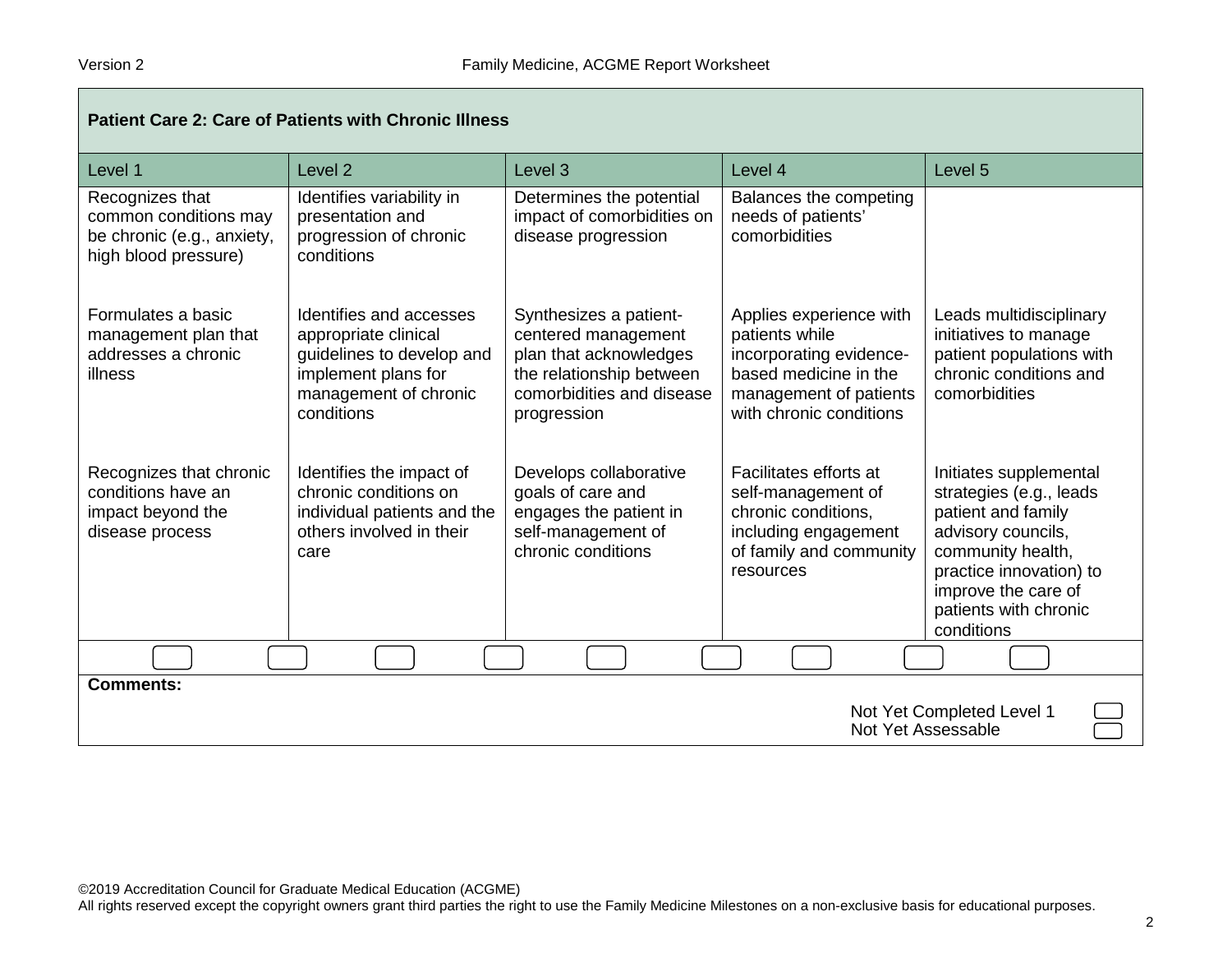| <b>Patient Care 3: Health Promotion and Wellness</b>                          |                                                                                                                                                                              |                                                                                                                   |                                                                                                                                                                |                                                                                                          |
|-------------------------------------------------------------------------------|------------------------------------------------------------------------------------------------------------------------------------------------------------------------------|-------------------------------------------------------------------------------------------------------------------|----------------------------------------------------------------------------------------------------------------------------------------------------------------|----------------------------------------------------------------------------------------------------------|
| Level 1                                                                       | Level <sub>2</sub>                                                                                                                                                           | Level 3                                                                                                           | Level 4                                                                                                                                                        | Level 5                                                                                                  |
| Identifies screening and<br>prevention guidelines by<br>various organizations | Reconciles competing<br>prevention guidelines to<br>develop a plan for an<br>individual patient, and<br>considers how these<br>guidelines apply to the<br>patient population | Identifies barriers and<br>alternatives to preventive<br>health tests, with the goal<br>of shared decision making | Incorporates screening<br>and prevention<br>guidelines in patient<br>care outside of<br>designated wellness<br>visits                                          | Participates in guideline<br>development or<br>implementation across a<br>system of care or<br>community |
| Identifies opportunities to<br>maintain and promote<br>wellness in patients   | Recommends<br>management plans to<br>maintain and promote<br>health                                                                                                          | Implements plans to<br>maintain and promote<br>health, including<br>addressing barriers                           | Implements<br>comprehensive plans to<br>maintain and promote<br>health, incorporating<br>pertinent psychosocial<br>factors and other<br>determinants of health | Partners with the<br>community to promote<br>health                                                      |
|                                                                               |                                                                                                                                                                              |                                                                                                                   |                                                                                                                                                                |                                                                                                          |
| <b>Comments:</b><br>Not Yet Completed Level 1<br>Not Yet Assessable           |                                                                                                                                                                              |                                                                                                                   |                                                                                                                                                                |                                                                                                          |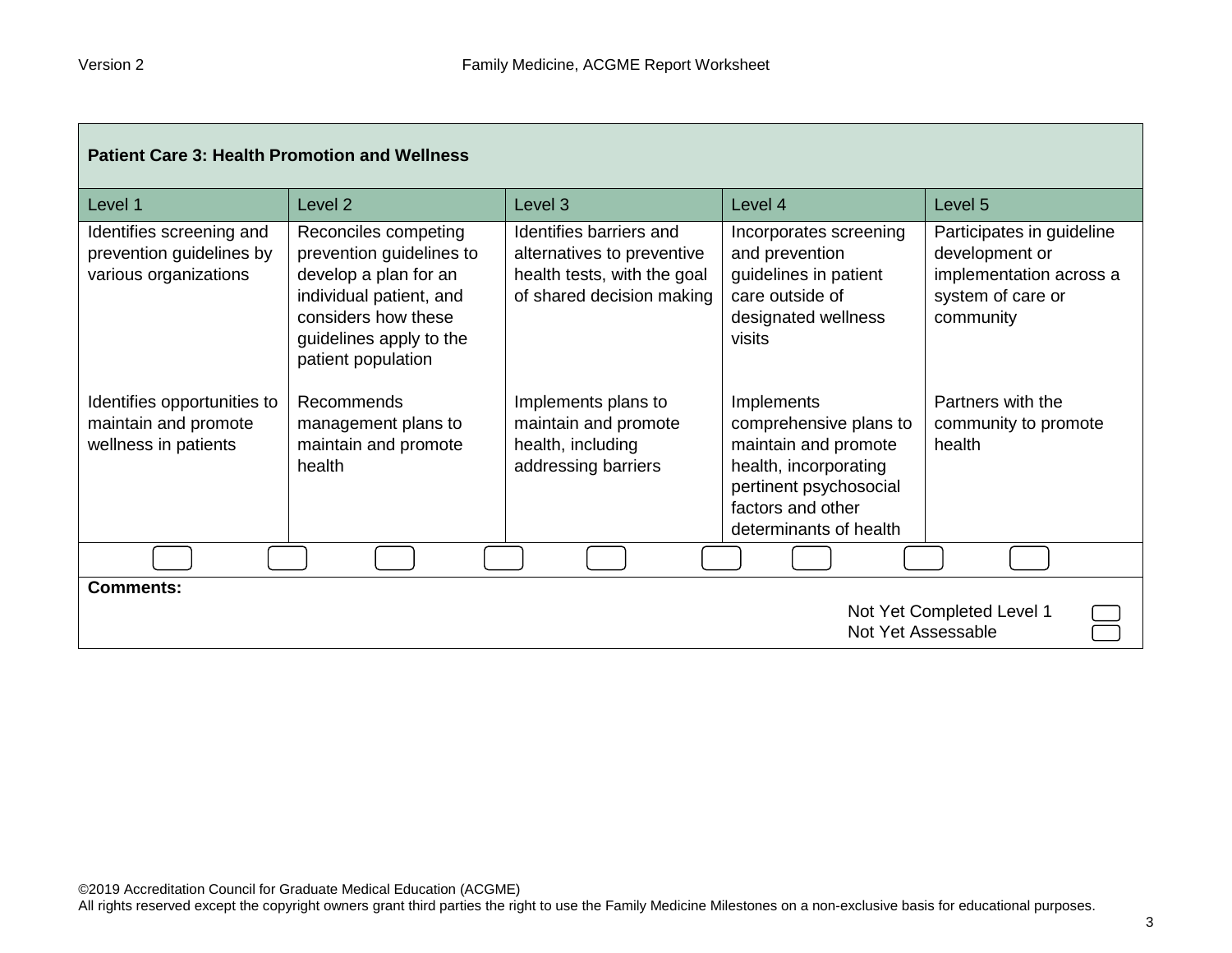| Patient Care 4: Ongoing Care of Patients with Undifferentiated Signs, Symptoms, or Health Concerns |                                                                                                                |                                                                                                                                            |                                                                                                                                          |                                                                                                        |
|----------------------------------------------------------------------------------------------------|----------------------------------------------------------------------------------------------------------------|--------------------------------------------------------------------------------------------------------------------------------------------|------------------------------------------------------------------------------------------------------------------------------------------|--------------------------------------------------------------------------------------------------------|
| Level 1                                                                                            | Level <sub>2</sub>                                                                                             | Level 3                                                                                                                                    | Level 4                                                                                                                                  | Level 5                                                                                                |
| Acknowledges the<br>value of continuity in<br>caring for patients with<br>undifferentiated illness | Accepts uncertainty and<br>maintains continuity<br>while managing patients<br>with undifferentiated<br>illness | Facilitates patients'<br>understanding of their<br>expected course and<br>events that require<br>physician notification                    | Coordinates<br>collaborative treatment<br>plans for patients with<br>undifferentiated illness                                            | Coordinates expanded<br>initiatives to facilitate<br>care of patients with<br>undifferentiated illness |
|                                                                                                    | Develops a differential<br>diagnosis for patients<br>with undifferentiated<br>illness                          | Prioritizes cost-effective<br>diagnostic testing and<br>consultations that will<br>change the<br>management of<br>undifferentiated illness | Uses multidisciplinary<br>resources to assist<br>patients with<br>undifferentiated illness<br>to deliver health care<br>more efficiently | Contributes to the<br>development of medical<br>knowledge around<br>undifferentiated illness           |
|                                                                                                    |                                                                                                                |                                                                                                                                            |                                                                                                                                          |                                                                                                        |
| <b>Comments:</b><br>Not Yet Completed Level 1<br>Not Yet Assessable                                |                                                                                                                |                                                                                                                                            |                                                                                                                                          |                                                                                                        |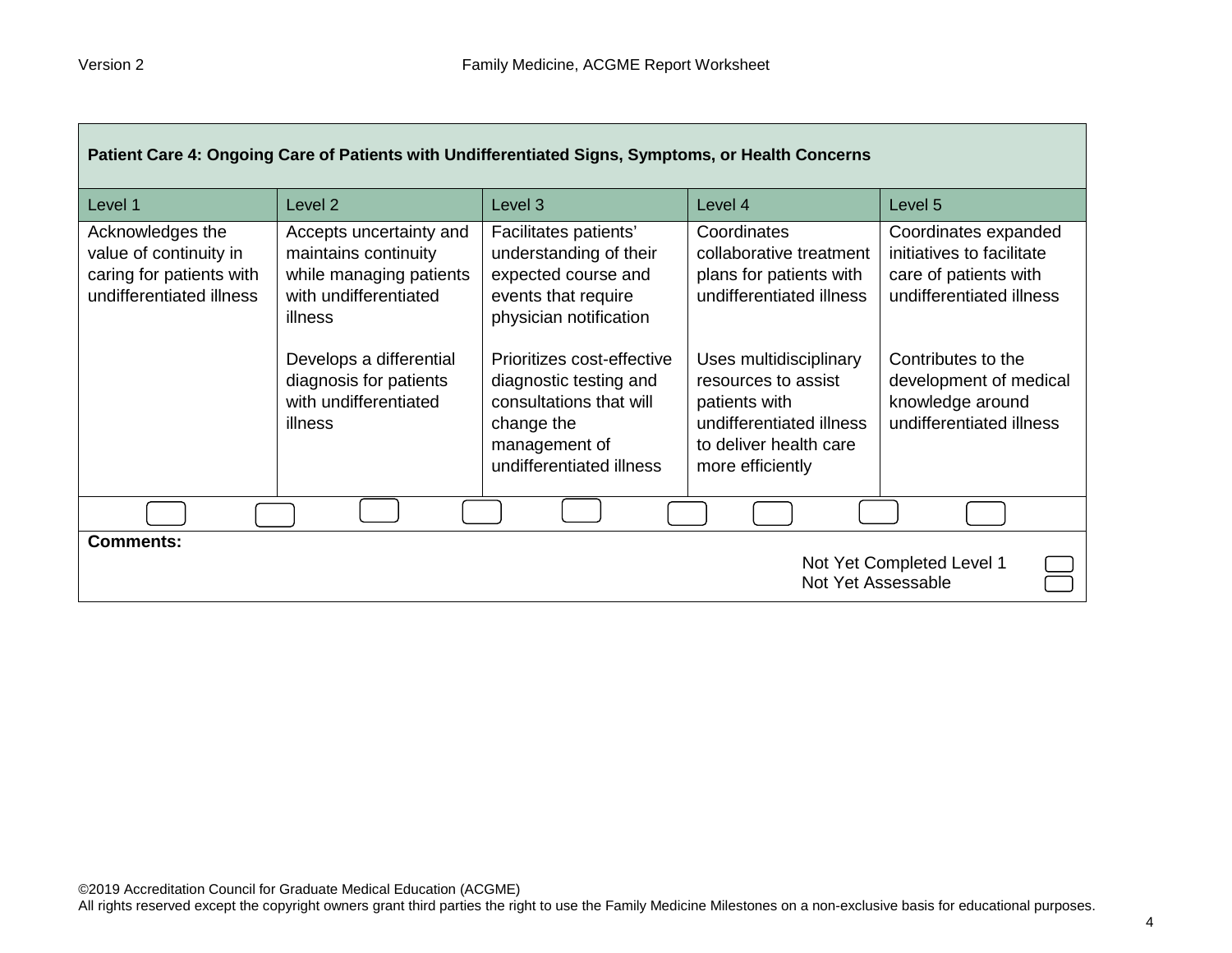| <b>Patient Care 5: Management of Procedural Care</b>                                                 |                                                                                                                       |                                                                                                                                                      |                                                                                                                                                                                                    |                                                                                                                        |
|------------------------------------------------------------------------------------------------------|-----------------------------------------------------------------------------------------------------------------------|------------------------------------------------------------------------------------------------------------------------------------------------------|----------------------------------------------------------------------------------------------------------------------------------------------------------------------------------------------------|------------------------------------------------------------------------------------------------------------------------|
| Level 1                                                                                              | Level <sub>2</sub>                                                                                                    | Level 3                                                                                                                                              | Level 4                                                                                                                                                                                            | Level 5                                                                                                                |
| Identifies the breadth of<br>procedures that family<br>physicians perform                            | Identifies patients for<br>whom a procedure is<br>indicated and who is<br>equipped to perform it                      | Demonstrates confidence<br>and motor skills while<br>performing procedures,<br>including addressing<br>complications                                 | Identifies and acquires<br>the skills to<br>independently perform<br>procedures in the<br>current practice<br>environment                                                                          | Identifies procedures<br>needed in future practice<br>and pursues<br>supplemental training to<br>independently perform |
| Recognizes family<br>physicians' role in<br>referring patients for<br>appropriate procedural<br>care | Counsels patients about<br>expectations for common<br>procedures performed by<br>family physicians and<br>consultants | Performs independent<br>risk and appropriateness<br>assessment based on<br>patient-centered priorities<br>for procedures performed<br>by consultants | Collaborates with<br>procedural colleagues<br>to match patients with<br>appropriate procedures,<br>including declining<br>support for procedures<br>that are not in the<br>patient's best interest |                                                                                                                        |
|                                                                                                      |                                                                                                                       |                                                                                                                                                      |                                                                                                                                                                                                    |                                                                                                                        |
| <b>Comments:</b><br>Not Yet Completed Level 1                                                        |                                                                                                                       |                                                                                                                                                      |                                                                                                                                                                                                    |                                                                                                                        |
|                                                                                                      |                                                                                                                       |                                                                                                                                                      |                                                                                                                                                                                                    | Not Yet Assessable                                                                                                     |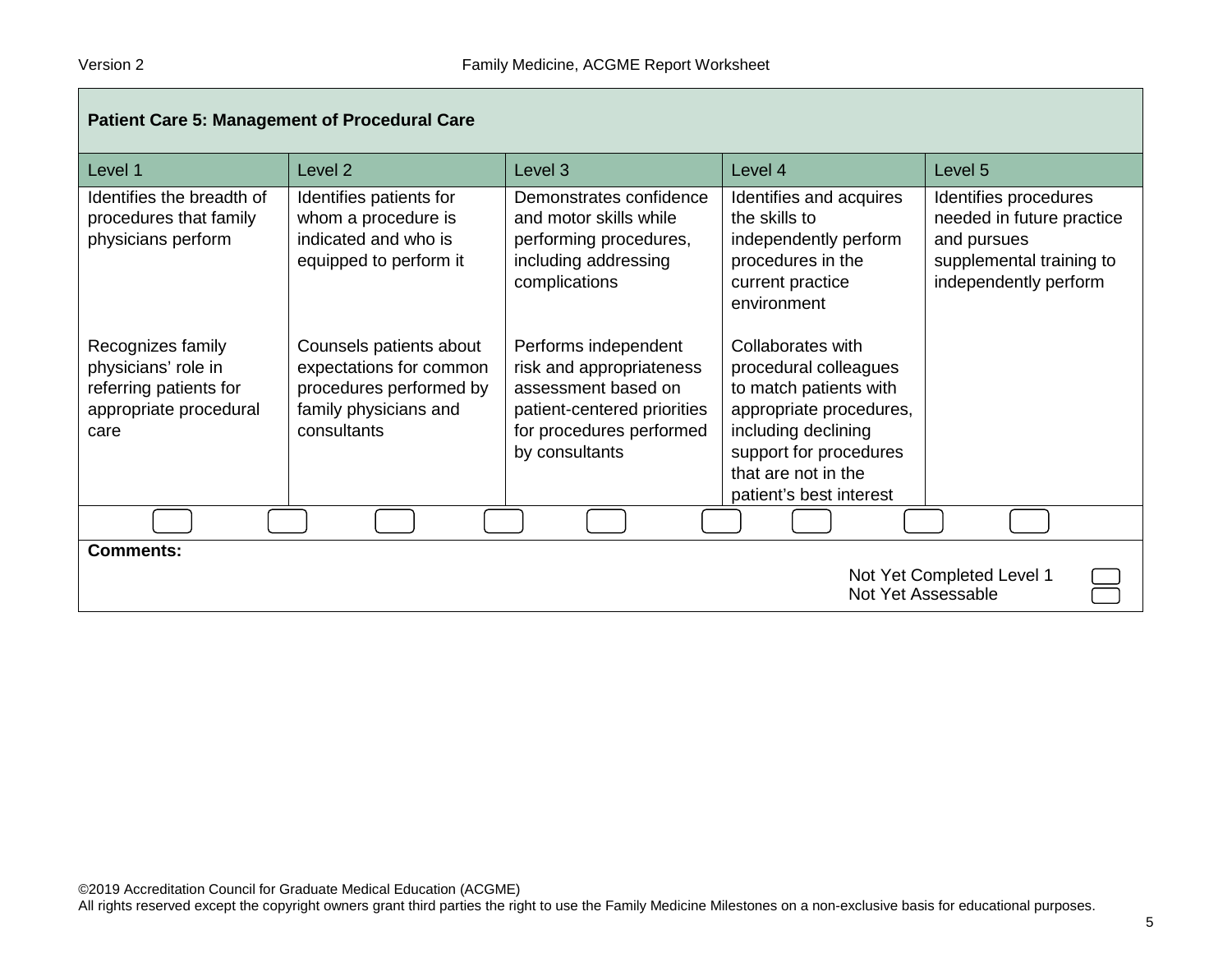| Medical Knowledge 1: Demonstrates Medical Knowledge of Sufficient Breadth and Depth to Practice Family Medicine |                                                                                                                               |                                                                                                                                   |                                                                                                                              |                                                                                                   |
|-----------------------------------------------------------------------------------------------------------------|-------------------------------------------------------------------------------------------------------------------------------|-----------------------------------------------------------------------------------------------------------------------------------|------------------------------------------------------------------------------------------------------------------------------|---------------------------------------------------------------------------------------------------|
| Level 1                                                                                                         | Level 2                                                                                                                       | Level 3                                                                                                                           | Level 4                                                                                                                      | Level 5                                                                                           |
| Describes the<br>pathophysiology and<br>treatments of patients<br>with common conditions                        | Applies knowledge of<br>pathophysiology with<br>intellectual curiosity for<br>treatment of patients with<br>common conditions | Demonstrates knowledge<br>of complex<br>pathophysiology and the<br>comprehensive<br>management of patients<br>across the lifespan | Integrates clinical<br>experience and<br>comprehensive<br>knowledge in the<br>management of patients<br>across the lifespan  | Expands the knowledge<br>base of family medicine<br>through dissemination of<br>original research |
| Describes how behaviors<br>impact patient health                                                                | Identifies behavioral<br>strategies to improve<br>health                                                                      | Engages in learning<br>behavioral strategies to<br>address patient care<br>needs                                                  | <b>Demonstrates</b><br>comprehensive<br>knowledge of behavioral<br>strategies and<br>resources to address<br>patient's needs |                                                                                                   |
|                                                                                                                 |                                                                                                                               |                                                                                                                                   |                                                                                                                              |                                                                                                   |
| <b>Comments:</b>                                                                                                |                                                                                                                               |                                                                                                                                   |                                                                                                                              |                                                                                                   |
| Not Yet Completed Level 1<br>Not Yet Assessable                                                                 |                                                                                                                               |                                                                                                                                   |                                                                                                                              |                                                                                                   |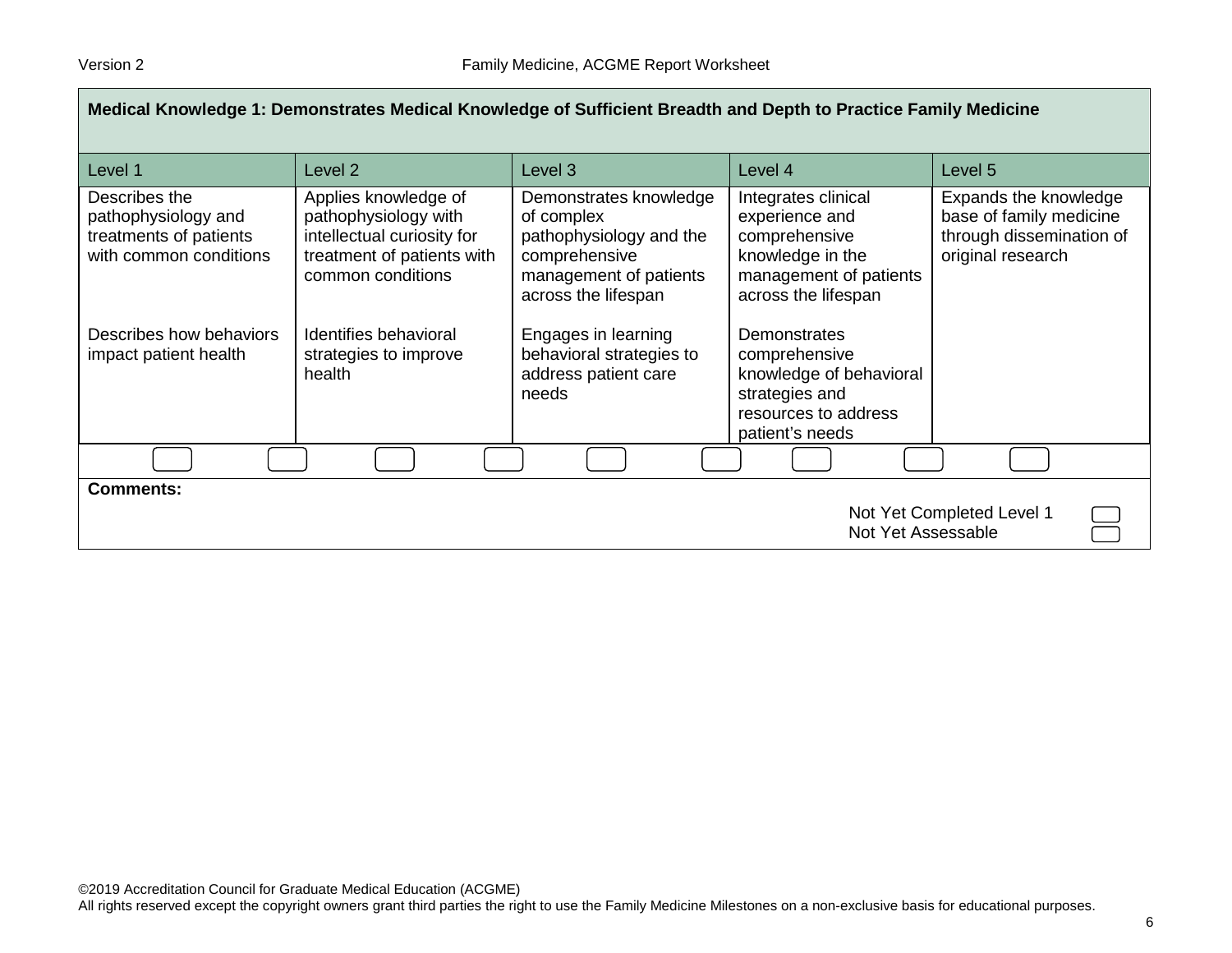| <b>Medical Knowledge 2: Critical Thinking and Decision Making</b>                                         |                                                                                            |                                                                                                    |                                                                                                                              |                                                                                                  |
|-----------------------------------------------------------------------------------------------------------|--------------------------------------------------------------------------------------------|----------------------------------------------------------------------------------------------------|------------------------------------------------------------------------------------------------------------------------------|--------------------------------------------------------------------------------------------------|
| Level 1                                                                                                   | Level <sub>2</sub>                                                                         | Level <sub>3</sub>                                                                                 | Level 4                                                                                                                      | Level 5                                                                                          |
| Incorporates key<br>elements of a patient<br>story into an accurate<br>depiction of their<br>presentation | Develops an analytic,<br>prioritized differential<br>diagnosis for common<br>presentations | Develops a prioritized<br>differential diagnosis for<br>complex presentations                      | Synthesizes<br>information to reach<br>high probability<br>diagnoses with<br>continuous re-appraisal<br>to minimize clinical | Engages in deliberate<br>practice and coaches<br>others to minimize clinical<br>reasoning errors |
| Describes common<br>causes of clinical<br>reasoning error                                                 | Identifies types of clinical<br>reasoning errors within<br>patient care, with<br>guidance  | Demonstrates a<br>structured approach to<br>personally identify clinical<br>reasoning errors       | reasoning errors                                                                                                             |                                                                                                  |
| Interprets results of<br>common diagnostic<br>testing                                                     | Interprets complex<br>diagnostic<br>information                                            | Synthesizes complex<br>diagnostic information<br>accurately to reach high<br>probability diagnoses | Anticipates and<br>accounts for errors and<br>biases when<br>interpreting diagnostic<br>tests                                | Pursues knowledge of<br>new and emerging<br>diagnostic tests                                     |
|                                                                                                           |                                                                                            |                                                                                                    |                                                                                                                              |                                                                                                  |
| <b>Comments:</b>                                                                                          |                                                                                            |                                                                                                    |                                                                                                                              | Not Yet Completed Level 1<br>Not Yet Assessable                                                  |

All rights reserved except the copyright owners grant third parties the right to use the Family Medicine Milestones on a non-exclusive basis for educational purposes.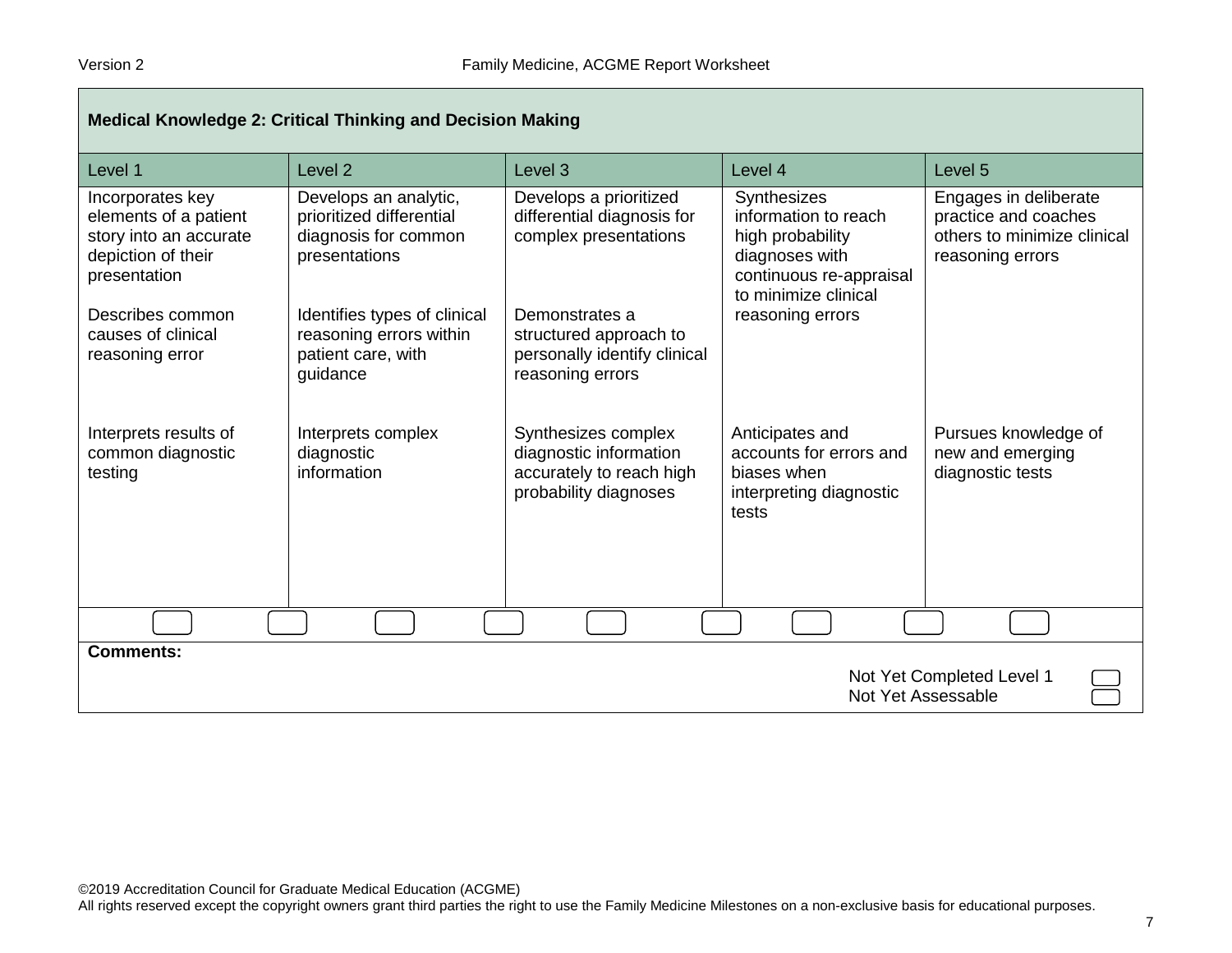| <b>Systems-Based Practice 1: Patient Safety and Quality Improvement</b>                   |                                                                                                                                   |                                                                                                             |                                                                                                                     |                                                                                                                       |
|-------------------------------------------------------------------------------------------|-----------------------------------------------------------------------------------------------------------------------------------|-------------------------------------------------------------------------------------------------------------|---------------------------------------------------------------------------------------------------------------------|-----------------------------------------------------------------------------------------------------------------------|
| Level 1                                                                                   | Level <sub>2</sub>                                                                                                                | Level <sub>3</sub>                                                                                          | Level 4                                                                                                             | Level <sub>5</sub>                                                                                                    |
| Demonstrates<br>knowledge of common<br>patient safety events                              | Identifies system factors<br>that lead to patient safety<br>events                                                                | Participates in analysis of<br>patient safety events<br>(simulated or actual)                               | Conducts analysis of<br>patient safety events<br>and offers error<br>prevention strategies<br>(simulated or actual) | Actively engages teams<br>and processes to modify<br>systems to prevent<br>patient safety events                      |
| Demonstrates<br>knowledge of how to<br>report patient safety<br>events                    | Reports patient safety<br>events through<br>institutional reporting<br>systems (simulated or<br>actual)                           | Participates in disclosure<br>of patient safety events to<br>patients and families<br>(simulated or actual) | Discloses patient safety<br>events to patients and<br>families (simulated or<br>actual)                             | Role models or mentors<br>others in the disclosure of<br>patient safety events                                        |
| Demonstrates<br>knowledge of basic<br>quality improvement<br>methodologies and<br>metrics | Describes local quality<br>improvement initiatives<br>(e.g., community<br>vaccination rate, infection<br>rate, smoking cessation) | Participates in local<br>quality improvement<br>initiatives                                                 | Demonstrates skills<br>required to identify,<br>develop, implement,<br>and analyze a quality<br>improvement project | Designs, implements, and<br>assesses quality<br>improvement initiatives at<br>the institutional or<br>community level |
|                                                                                           |                                                                                                                                   |                                                                                                             |                                                                                                                     |                                                                                                                       |
| <b>Comments:</b><br>Not Yet Completed Level 1                                             |                                                                                                                                   |                                                                                                             |                                                                                                                     |                                                                                                                       |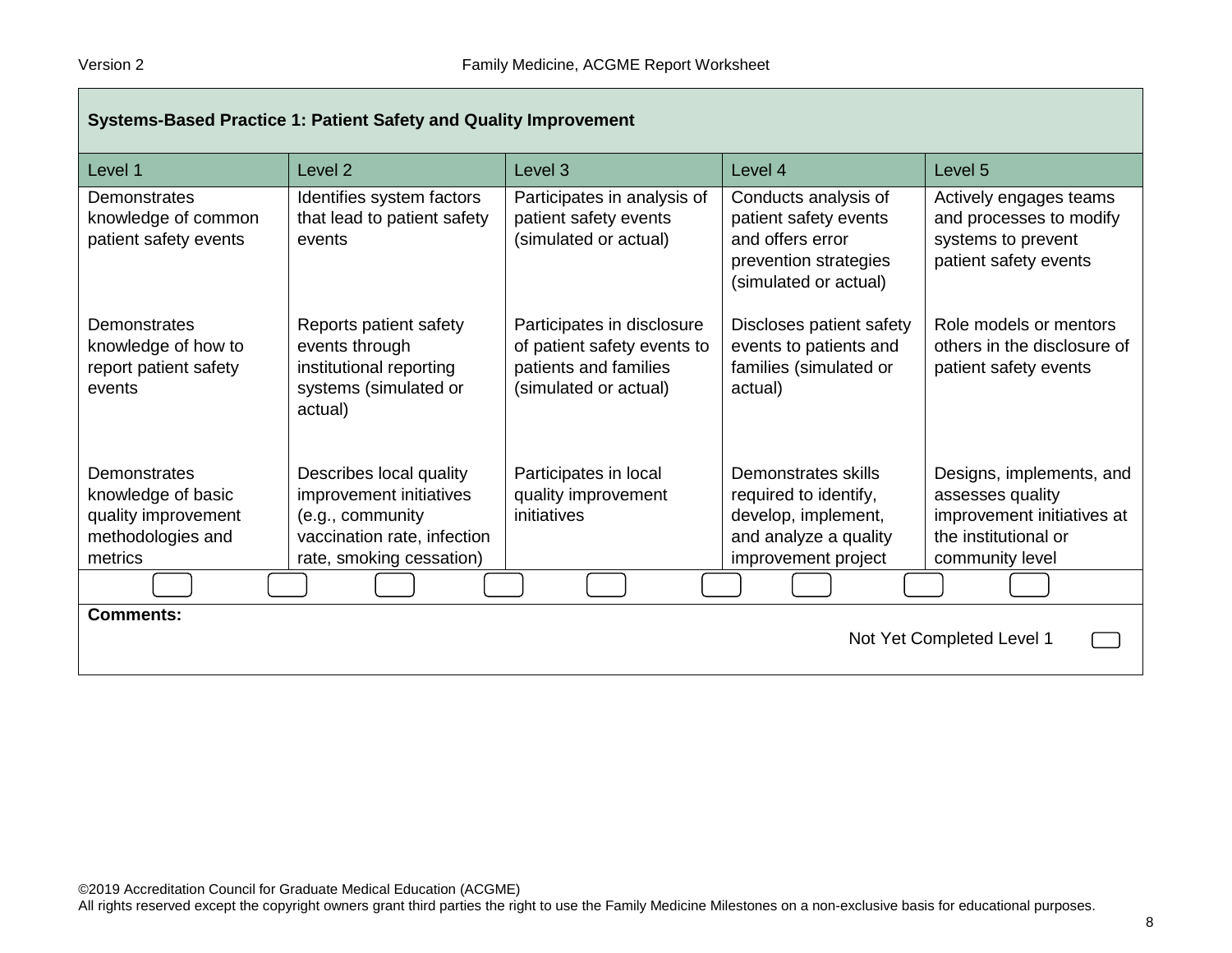| Systems-Based Practice 2: System Navigation for Patient-Centered Care                     |                                                                                                                                              |                                                                                                                                             |                                                                                                                                                                                  |                                                                                                                                 |
|-------------------------------------------------------------------------------------------|----------------------------------------------------------------------------------------------------------------------------------------------|---------------------------------------------------------------------------------------------------------------------------------------------|----------------------------------------------------------------------------------------------------------------------------------------------------------------------------------|---------------------------------------------------------------------------------------------------------------------------------|
| Level 1                                                                                   | Level <sub>2</sub>                                                                                                                           | Level 3                                                                                                                                     | Level 4                                                                                                                                                                          | Level 5                                                                                                                         |
| Demonstrates<br>knowledge of care<br>coordination                                         | Coordinates care of<br>patients in routine clinical<br>situations effectively using<br>the roles of the<br>interprofessional team<br>members | Coordinates care of<br>patients in complex<br>clinical situations<br>effectively using the roles<br>of the interprofessional<br>team member | Role models effective<br>coordination of patient-<br>centered care among<br>different disciplines and<br>specialties                                                             | Analyses the process of<br>care coordination and<br>leads in the design and<br>implementation of<br>improvements                |
| Identifies key elements<br>for safe and effective<br>transitions of care and<br>hand-offs | Performs safe and<br>effective transitions of<br>care/hand-offs in routine<br>clinical situations                                            | Performs safe and<br>effective transitions of<br>care/hand-offs in complex<br>clinical situations                                           | Role models and<br>advocates for safe and<br>effective transitions of<br>care/hand-offs within<br>and across health care<br>delivery systems<br>including outpatient<br>settings | Improves quality of<br>transitions of care within<br>and across health care<br>delivery systems to<br>optimize patient outcomes |
| Demonstrates<br>knowledge of population<br>and community health<br>needs and disparities  | Identifies specific<br>population and<br>community health needs<br>and inequities in their<br>local population                               | Uses local resources<br>effectively to meet the<br>needs of a patient<br>population and<br>community                                        | Participates in changing<br>and adapting practice to<br>provide for the needs of<br>specific populations                                                                         | Leads innovations and<br>advocates for populations<br>and communities with<br>health care inequities                            |
|                                                                                           |                                                                                                                                              |                                                                                                                                             |                                                                                                                                                                                  |                                                                                                                                 |
| <b>Comments:</b><br>Not Yet Completed Level 1                                             |                                                                                                                                              |                                                                                                                                             |                                                                                                                                                                                  |                                                                                                                                 |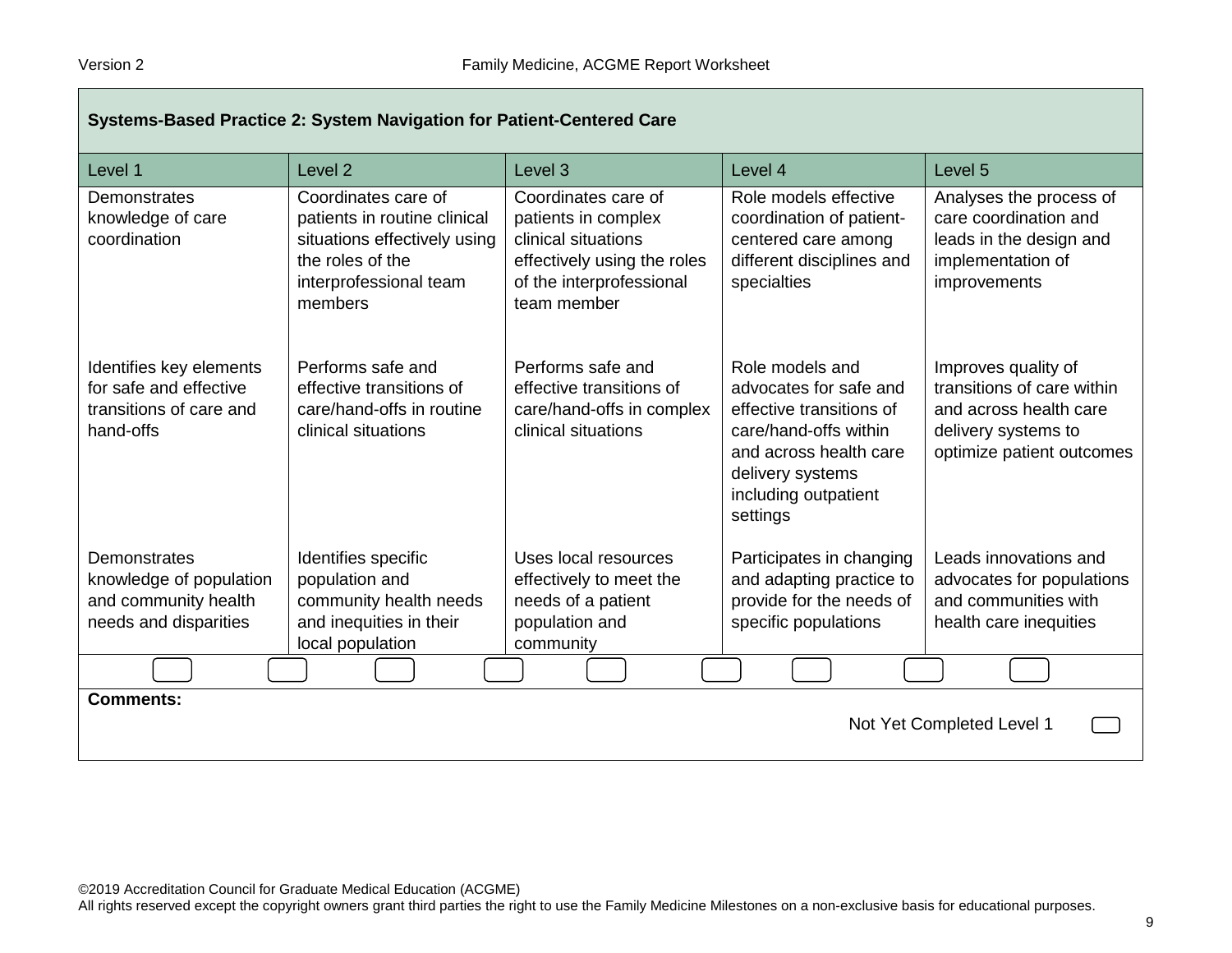| Systems-Based Practice 3: Physician Role in Health Care Systems                                                                                                           |                                                                                                                                                                            |                                                                                                                                                                                     |                                                                                                                                                       |                                                                                                                                             |
|---------------------------------------------------------------------------------------------------------------------------------------------------------------------------|----------------------------------------------------------------------------------------------------------------------------------------------------------------------------|-------------------------------------------------------------------------------------------------------------------------------------------------------------------------------------|-------------------------------------------------------------------------------------------------------------------------------------------------------|---------------------------------------------------------------------------------------------------------------------------------------------|
| Level 1                                                                                                                                                                   | Level 2                                                                                                                                                                    | Level <sub>3</sub>                                                                                                                                                                  | Level 4                                                                                                                                               | Level 5                                                                                                                                     |
| Identifies key<br>components of the<br>complex health care<br>system (e.g., hospital,<br>skilled nursing facility,<br>finance, personnel,<br>technology)                  | Describes how<br>components of a complex<br>health care system are<br>interrelated, and how this<br>impacts patient care                                                   | Discusses how individual<br>practice affects the<br>broader system (e.g.,<br>length of stay,<br>readmission rates, clinical<br>efficiency)                                          | Manages various<br>components of the<br>complex health care<br>system to provide<br>efficient and effective<br>patient care and<br>transition of care | Advocates for or leads<br>systems change that<br>enhances high-value,<br>efficient, and effective<br>patient care and transition<br>of care |
| Describes basic health<br>payment systems,<br>(including government,<br>private, public, uninsured<br>care) and practice<br>models                                        | Delivers care with<br>consideration of each<br>patient's payment model<br>(e.g., insurance type)                                                                           | Engages with patients in<br>shared decision making,<br>informed by each<br>patient's payment models                                                                                 | Advocates for patient<br>care needs (e.g.,<br>community resources,<br>patient assistance<br>resources)                                                | Participates in health<br>policy advocacy activities                                                                                        |
| Identifies basic<br>knowledge domains for<br>effective transition to<br>practice (e.g.,<br>information technology,<br>legal, billing and coding,<br>financial, personnel) | Demonstrates use of<br>information technology<br>required for medical<br>practice (e.g., electronic<br>health record.<br>documentation required<br>for billing and coding) | Describes core<br>administrative knowledge<br>needed for transition to<br>practice (e.g., contract<br>negotiations, malpractice<br>insurance, government<br>regulation, compliance) | Analyzes individual<br>practice patterns and<br>prepares for<br>professional<br>requirements to enter<br>practice                                     |                                                                                                                                             |
|                                                                                                                                                                           |                                                                                                                                                                            |                                                                                                                                                                                     |                                                                                                                                                       |                                                                                                                                             |
| <b>Comments:</b>                                                                                                                                                          |                                                                                                                                                                            |                                                                                                                                                                                     |                                                                                                                                                       | Not Yet Completed Level 1                                                                                                                   |

All rights reserved except the copyright owners grant third parties the right to use the Family Medicine Milestones on a non-exclusive basis for educational purposes.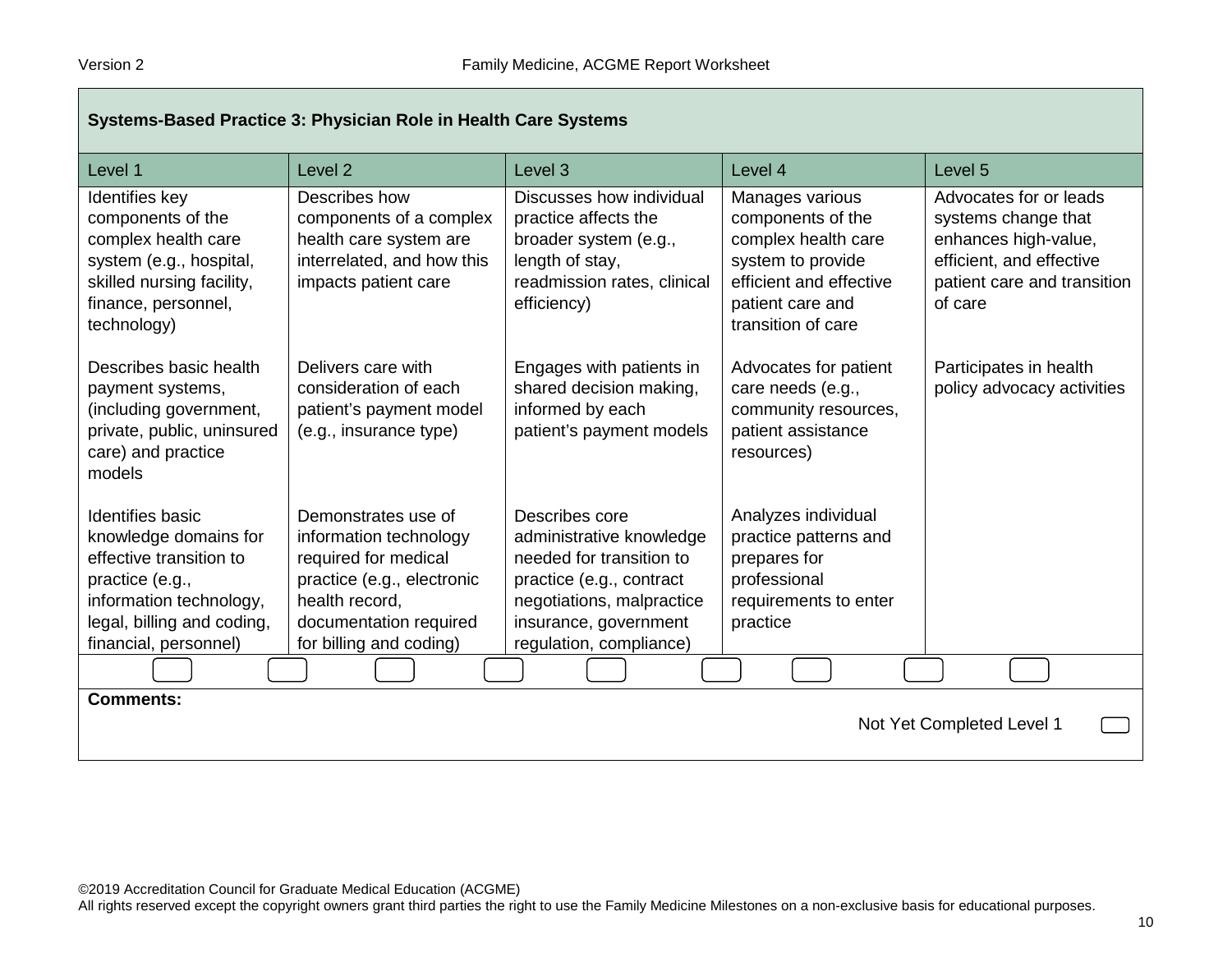| <b>Systems-Based Practice 4: Advocacy</b>                                                    |                                                                                       |                                                                                                                           |                                                                                                                       |                                                                                                                                                 |
|----------------------------------------------------------------------------------------------|---------------------------------------------------------------------------------------|---------------------------------------------------------------------------------------------------------------------------|-----------------------------------------------------------------------------------------------------------------------|-------------------------------------------------------------------------------------------------------------------------------------------------|
| Level 1                                                                                      | Level 2                                                                               | Level 3                                                                                                                   | Level 4                                                                                                               | Level 5                                                                                                                                         |
| Identifies that advocating<br>for patient populations is<br>a professional<br>responsibility | Identifies that advocating<br>for family medicine is a<br>professional responsibility | Describes how<br>stakeholders influence<br>and are affected by health<br>policy at the local, state,<br>and federal level | Accesses advocacy<br>tools and other<br>resources needed to<br>achieve (or prevent a<br>deleterious) policy<br>change | Develops a relationship<br>with stakeholders that<br>advances or prevents a<br>policy change that<br>improves individual or<br>community health |
|                                                                                              |                                                                                       |                                                                                                                           |                                                                                                                       |                                                                                                                                                 |
| Comments:                                                                                    |                                                                                       |                                                                                                                           |                                                                                                                       | Not Yet Completed Level 1                                                                                                                       |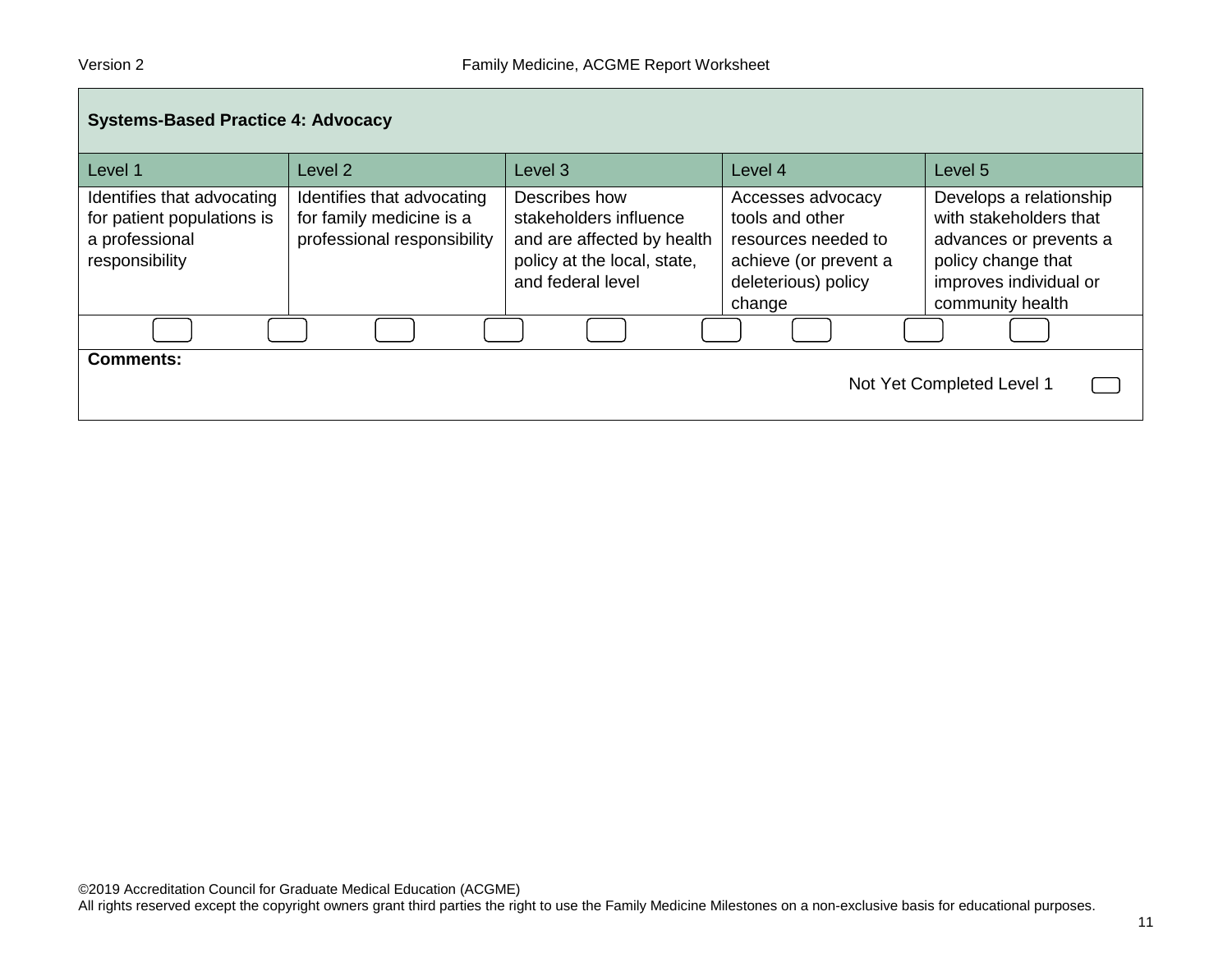| Practice-Based Learning and Improvement 1: Evidence-Based and Informed Practice |                                                                                                                             |                                                                                                                                  |                                                                                                                                                                        |                                                                                                                                                                        |  |
|---------------------------------------------------------------------------------|-----------------------------------------------------------------------------------------------------------------------------|----------------------------------------------------------------------------------------------------------------------------------|------------------------------------------------------------------------------------------------------------------------------------------------------------------------|------------------------------------------------------------------------------------------------------------------------------------------------------------------------|--|
| Level 1                                                                         | Level 2                                                                                                                     | Level 3                                                                                                                          | Level 4                                                                                                                                                                | Level 5                                                                                                                                                                |  |
| Demonstrates how to<br>access, categorize, and<br>analyze clinical evidence     | Articulates clinical<br>questions and elicits<br>patient preferences and<br>values in order to guide<br>evidence-based care | Locates and applies the<br>best available evidence,<br>integrated with patient<br>preference, to the care of<br>complex patients | Critically appraises and<br>applies evidence even<br>in the face of<br>uncertainty and<br>conflicting evidence to<br>guide care, tailored to<br>the individual patient | Coaches others to<br>critically appraise and<br>apply evidence for<br>complex patients; and/or<br>collaboratively develops<br>evidence-based decision-<br>making tools |  |
|                                                                                 |                                                                                                                             |                                                                                                                                  |                                                                                                                                                                        |                                                                                                                                                                        |  |
| <b>Comments:</b>                                                                |                                                                                                                             |                                                                                                                                  |                                                                                                                                                                        | Not Yet Completed Level 1                                                                                                                                              |  |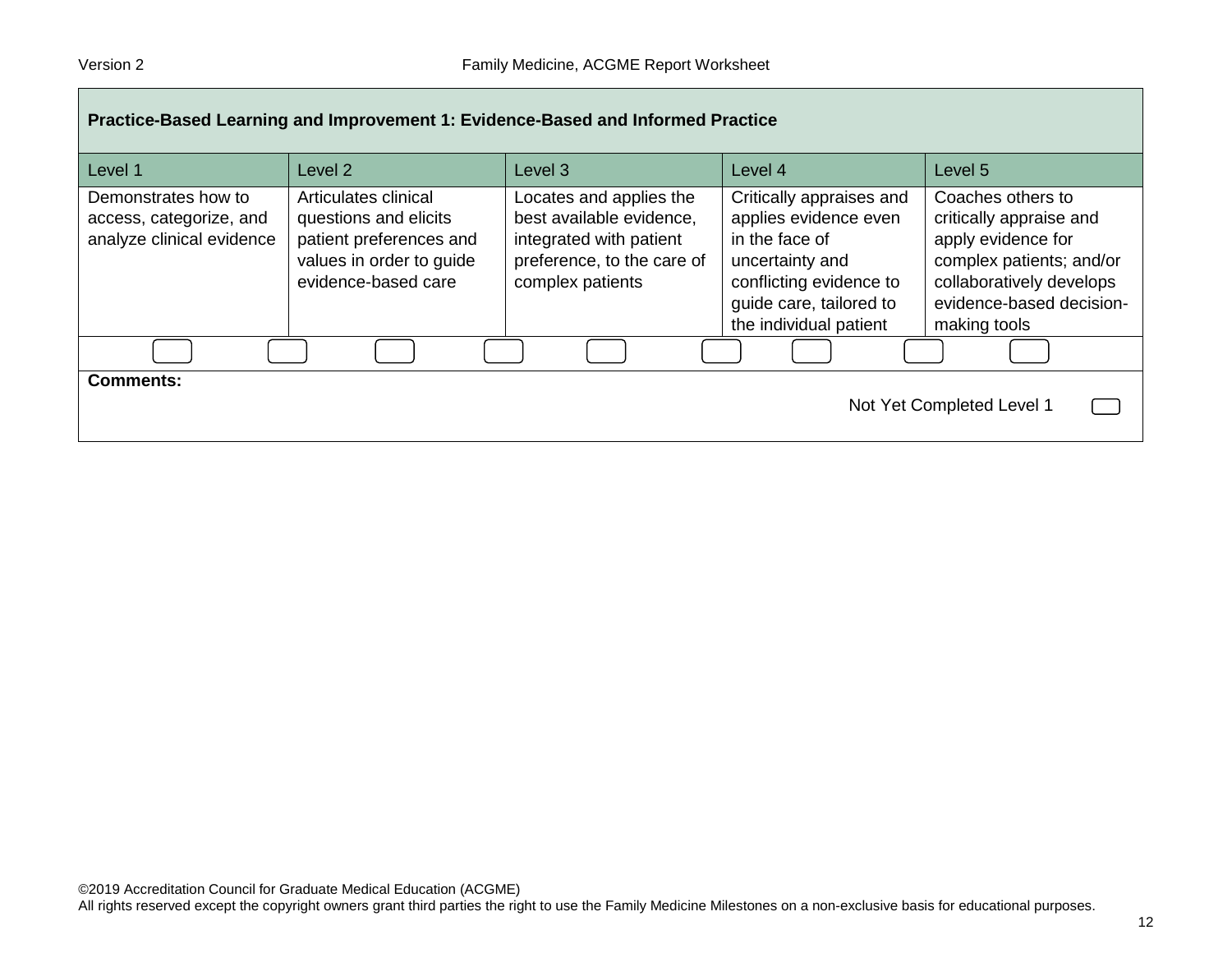| Practice-Based Learning and Improvement 2: Reflective Practice and Commitment to Personal Growth          |                                                                                                                       |                                                                                                                                              |                                                                                                                                      |                                                                         |  |
|-----------------------------------------------------------------------------------------------------------|-----------------------------------------------------------------------------------------------------------------------|----------------------------------------------------------------------------------------------------------------------------------------------|--------------------------------------------------------------------------------------------------------------------------------------|-------------------------------------------------------------------------|--|
| Level 1                                                                                                   | Level <sub>2</sub>                                                                                                    | Level 3                                                                                                                                      | Level 4                                                                                                                              | Level 5                                                                 |  |
| Accepts responsibility for<br>personal and<br>professional<br>development by<br>establishing goals        | Demonstrates openness<br>to performance data<br>(feedback and other<br>input) in order to inform<br>goals             | Intermittently seeks<br>additional performance<br>data with adaptability and<br>humility                                                     | Consistently seeks<br>performance data with<br>adaptability and humility                                                             | Leads performance<br>review processes                                   |  |
| Identifies the factors<br>which contribute to<br>gap(s) between<br>expectations and actual<br>performance | Self-reflects and analyzes<br>factors which contribute to<br>gap(s) between<br>expectations and actual<br>performance | Self-reflects, analyzes,<br>and institutes behavioral<br>change(s) to narrow the<br>gap(s) between<br>expectations and actual<br>performance | Challenges<br>assumptions and<br>considers alternatives in<br>narrowing the gap(s)<br>between expectations<br>and actual performance | Coaches others on<br>reflective practice                                |  |
| Acknowledges there are<br>always opportunities for<br>self-improvement                                    | Designs and implements<br>a learning plan, with<br>prompting                                                          | Independently creates<br>and implements a<br>learning plan                                                                                   | Uses performance data<br>to measure the<br>effectiveness of the<br>learning plan and when<br>necessary, improves it                  | Facilitates the design and<br>implementing learning<br>plans for others |  |
|                                                                                                           |                                                                                                                       |                                                                                                                                              |                                                                                                                                      |                                                                         |  |
| <b>Comments:</b><br>Not Yet Completed Level 1                                                             |                                                                                                                       |                                                                                                                                              |                                                                                                                                      |                                                                         |  |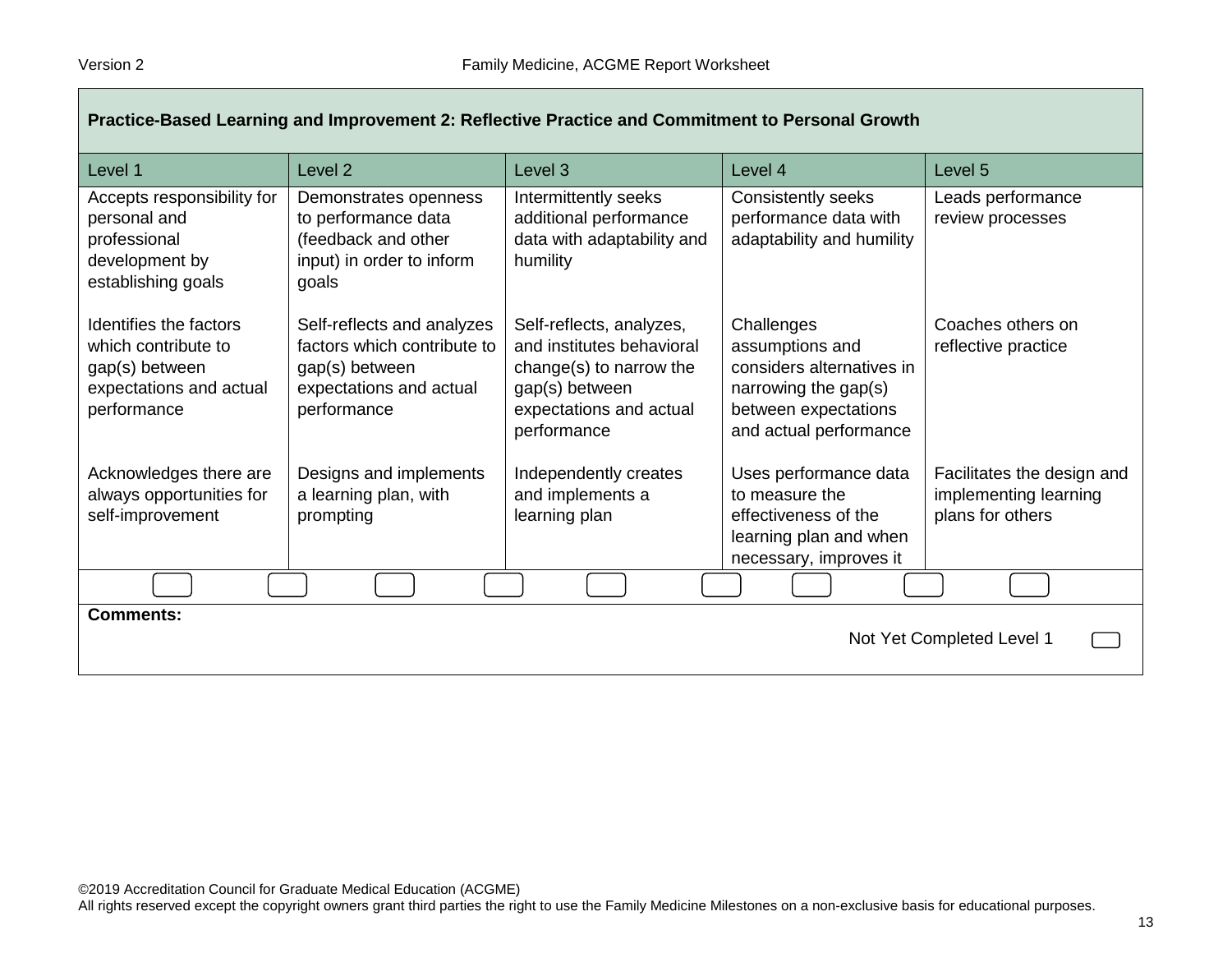| <b>Professionalism 1: Professional Behavior and Ethical Principles</b>                                 |                                                                                  |                                                                                                |                                                                                                                               |                                                                                                                                                                         |  |
|--------------------------------------------------------------------------------------------------------|----------------------------------------------------------------------------------|------------------------------------------------------------------------------------------------|-------------------------------------------------------------------------------------------------------------------------------|-------------------------------------------------------------------------------------------------------------------------------------------------------------------------|--|
| Level 1                                                                                                | Level 2                                                                          | Level <sub>3</sub>                                                                             | Level 4                                                                                                                       | Level 5                                                                                                                                                                 |  |
| Describes professional<br>behavior and potential<br>triggers for personal<br>lapses in professionalism | Demonstrates professional<br>behavior in routine<br>situations                   | Demonstrates professional<br>behavior in complex or<br>stressful situations                    | Recognizes situations<br>that may trigger<br>professionalism lapses<br>and intervenes to prevent<br>lapses in self and others | Mentors others in<br>professional behavior                                                                                                                              |  |
| Takes responsibility for<br>personal lapses in<br>professionalism                                      | Describes when and how<br>to report professionalism<br>lapses in self and others | Recognizes need to seek<br>help in managing and<br>resolving complex<br>professionalism lapses | Recognizes and uses<br>appropriate resources for<br>managing and resolving<br>dilemmas as needed                              | Identifies and seeks to<br>address system-level<br>factors that induce or<br>exacerbate ethical<br>problems and<br>professionalism lapses or<br>impede their resolution |  |
| Demonstrates knowledge<br>of ethical principles                                                        | Analyzes straightforward<br>situations using ethical<br>principles               | Analyzes complex<br>situations using ethical<br>principles                                     |                                                                                                                               |                                                                                                                                                                         |  |
|                                                                                                        |                                                                                  |                                                                                                |                                                                                                                               |                                                                                                                                                                         |  |
| <b>Comments:</b><br>Not Yet Completed Level 1                                                          |                                                                                  |                                                                                                |                                                                                                                               |                                                                                                                                                                         |  |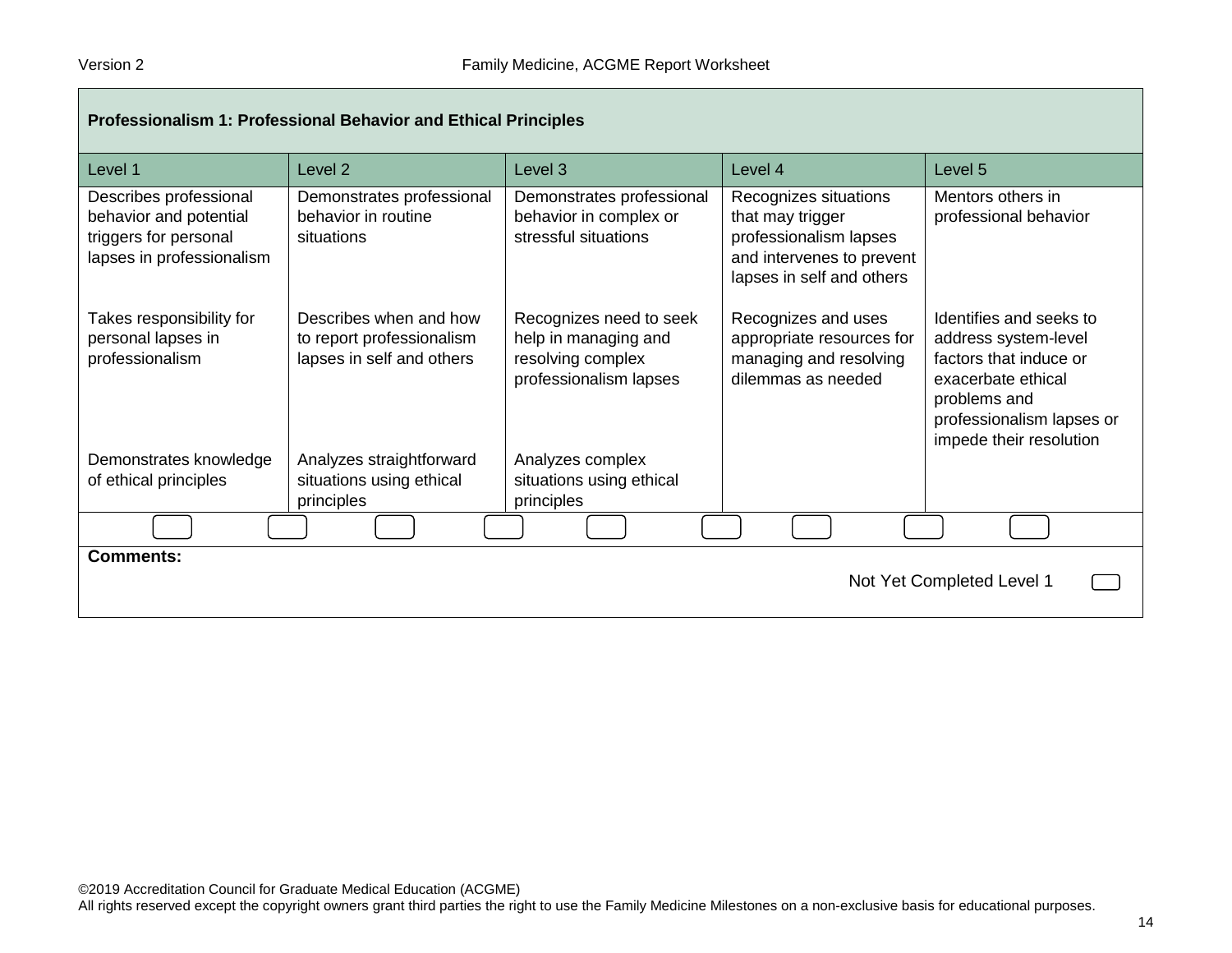| Professionalism 2: Accountability/Conscientiousness                                                                                                                                                                 |                                                                                                                               |                                                                                                                                               |                                                                                                                                              |                                       |  |
|---------------------------------------------------------------------------------------------------------------------------------------------------------------------------------------------------------------------|-------------------------------------------------------------------------------------------------------------------------------|-----------------------------------------------------------------------------------------------------------------------------------------------|----------------------------------------------------------------------------------------------------------------------------------------------|---------------------------------------|--|
| Level 1                                                                                                                                                                                                             | Level <sub>2</sub>                                                                                                            | Level 3                                                                                                                                       | Level 4                                                                                                                                      | Level 5                               |  |
| Takes responsibility for<br>failure to complete tasks<br>and responsibilities,<br>identifies potential<br>contributing factors, and<br>describes strategies for<br>ensuring timely task<br>completion in the future | Performs tasks and<br>responsibilities in a timely<br>manner with appropriate<br>attention to detail in<br>routine situations | Performs tasks and<br>responsibilities in a timely<br>manner with appropriate<br>attention to detail in<br>complex or stressful<br>situations | Recognizes and<br>addresses situations<br>that may impact others'<br>ability to complete tasks<br>and responsibilities in a<br>timely manner | Takes ownership of<br>system outcomes |  |
| Responds promptly to<br>requests or reminders to<br>complete tasks and<br>responsibilities                                                                                                                          | Recognizes situations<br>that may impact own<br>ability to complete tasks<br>and responsibilities in a<br>timely manner       | Proactively implements<br>strategies to ensure that<br>the needs of patients,<br>teams, and systems are<br>met                                |                                                                                                                                              |                                       |  |
|                                                                                                                                                                                                                     |                                                                                                                               |                                                                                                                                               |                                                                                                                                              |                                       |  |
| <b>Comments:</b><br>Not Yet Completed Level 1                                                                                                                                                                       |                                                                                                                               |                                                                                                                                               |                                                                                                                                              |                                       |  |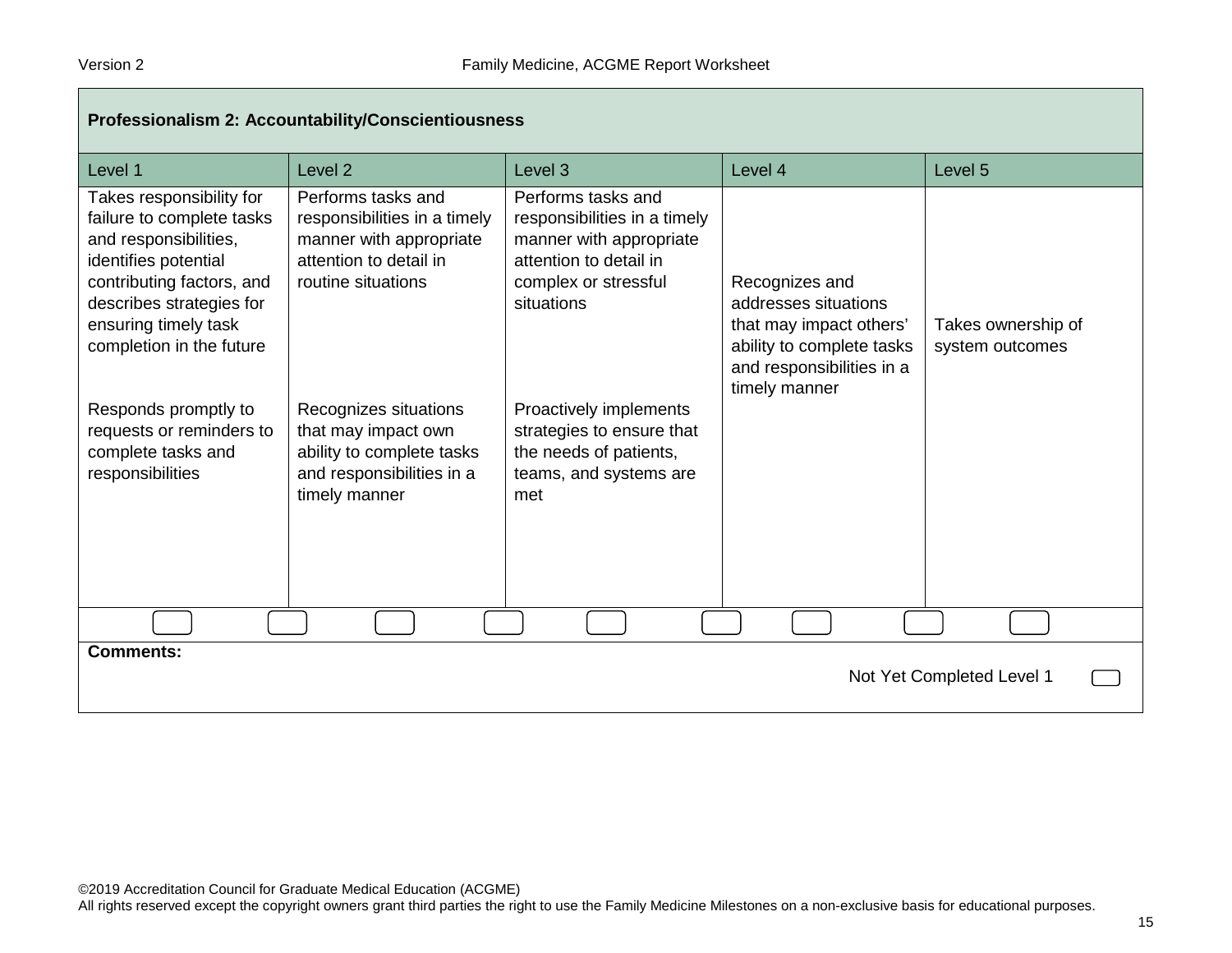| Professionalism 3: Self-Awareness and Help-Seeking Behaviors                        |                                                                                                                                             |                                                                                                                   |                                                                                                                  |                                                                                     |  |
|-------------------------------------------------------------------------------------|---------------------------------------------------------------------------------------------------------------------------------------------|-------------------------------------------------------------------------------------------------------------------|------------------------------------------------------------------------------------------------------------------|-------------------------------------------------------------------------------------|--|
| Level 1                                                                             | Level <sub>2</sub>                                                                                                                          | Level <sub>3</sub>                                                                                                | Level 4                                                                                                          | Level 5                                                                             |  |
| Recognizes status of<br>personal and<br>professional well-being,<br>with assistance | Independently recognizes<br>status of personal and<br>professional well-being                                                               | Proposes a plan to<br>optimize personal and<br>professional well-being,<br>with guidance                          | Independently develops<br>a plan to optimize<br>personal and<br>professional well-being                          | Addresses system<br>barriers to maintain<br>personal and professional<br>well-being |  |
| Recognizes limits in the<br>knowledge/skills of self,<br>with assistance            | Independently recognizes<br>limits in the<br>knowledge/skills of self<br>and team and<br>demonstrates appropriate<br>help-seeking behaviors | Proposes a plan to<br>remediate or improve<br>limits in the<br>knowledge/skills of self or<br>team, with guidance | Independently develops<br>a plan to remediate or<br>improve limits in the<br>knowledge/skills of self<br>or team | Mentors others to<br>enhance knowledge/skills<br>of self or team                    |  |
|                                                                                     |                                                                                                                                             |                                                                                                                   |                                                                                                                  |                                                                                     |  |
| <b>Comments:</b><br>Not Yet Completed Level 1                                       |                                                                                                                                             |                                                                                                                   |                                                                                                                  |                                                                                     |  |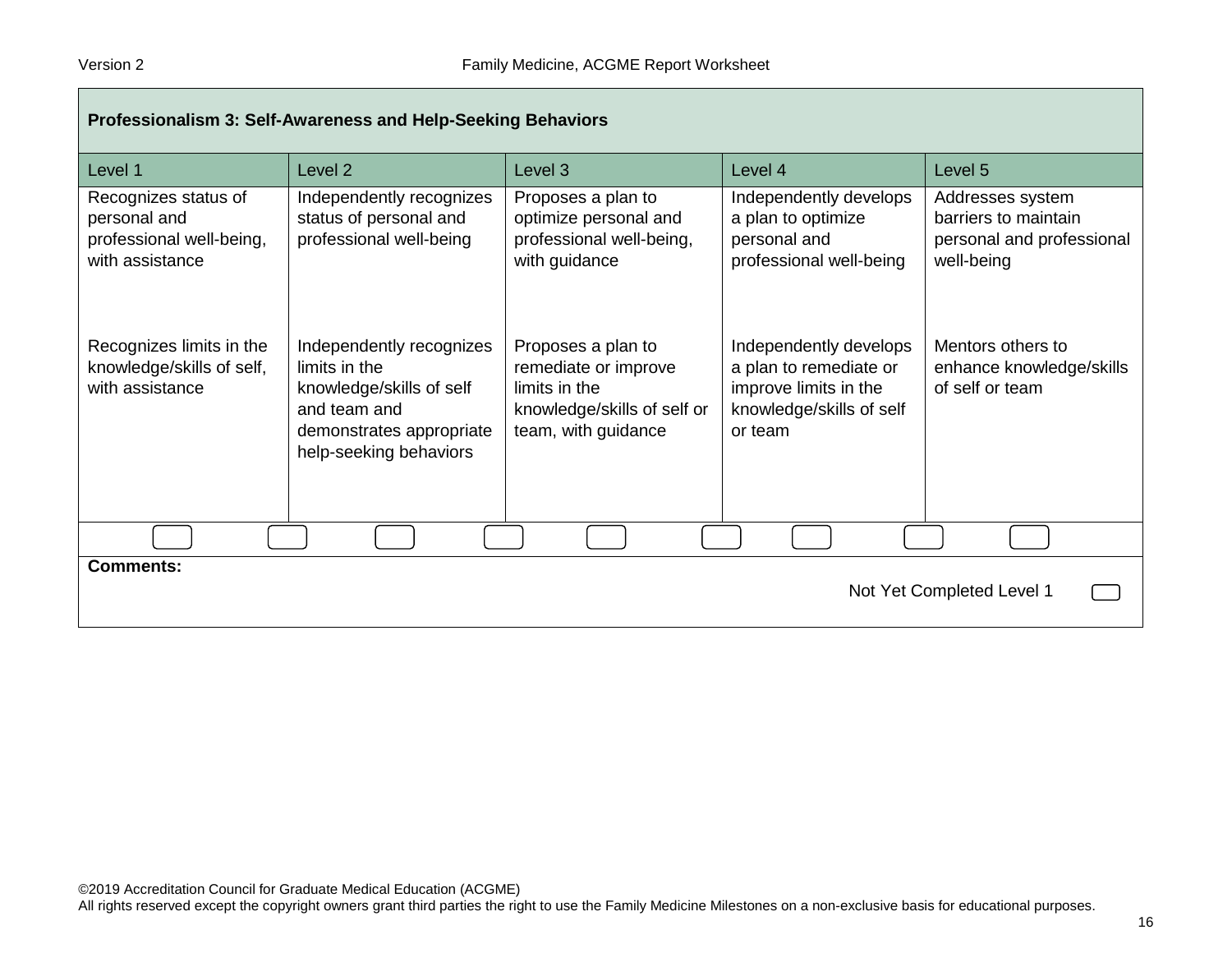| Interpersonal and Communication Skills 1: Patient- and Family-Centered Communication                                                                              |                                                                                                                               |                                                                                                                                                               |                                                                                                                                                                               |                                                                                                                                                |  |
|-------------------------------------------------------------------------------------------------------------------------------------------------------------------|-------------------------------------------------------------------------------------------------------------------------------|---------------------------------------------------------------------------------------------------------------------------------------------------------------|-------------------------------------------------------------------------------------------------------------------------------------------------------------------------------|------------------------------------------------------------------------------------------------------------------------------------------------|--|
| Level 1                                                                                                                                                           | Level <sub>2</sub>                                                                                                            | Level <sub>3</sub>                                                                                                                                            | Level 4                                                                                                                                                                       | Level 5                                                                                                                                        |  |
| Uses language and<br>nonverbal behavior to<br>demonstrate respect,<br>establish rapport while<br>communicating one's<br>own role within the<br>health care system | Establishes a therapeutic<br>relationship in<br>straightforward<br>encounters using active<br>listening and clear<br>language | Establishes a therapeutic<br>relationship<br>in challenging patient<br>encounters                                                                             | Maintains therapeutic<br>relationships, with<br>attention to<br>patient/family concerns<br>and context, regardless<br>of complexity                                           | Mentors others in<br>situational awareness and<br>critical self-reflection to<br>consistently develop<br>positive therapeutic<br>relationships |  |
| Recognizes easily<br>identified barriers to<br>effective communication<br>(e.g., language,<br>disability)                                                         | Identifies complex<br>barriers to effective<br>communication (e.g.,<br>health literacy, cultural)                             | When prompted, reflects<br>on personal biases while<br>attempting to minimize<br>communication barriers                                                       | Independently<br>recognizes personal<br>biases while attempting<br>to proactively minimize<br>communication barriers                                                          | Leads or develops<br>initiatives to identify and<br>address bias                                                                               |  |
| Identifies the need to<br>individualize<br>communication<br>strategies                                                                                            | Organizes and initiates<br>communication, sets the<br>agenda, clarifies<br>expectations, and verifies<br>understanding        | Sensitively and<br>compassionately delivers<br>medical information,<br>managing patient/family<br>values, goals,<br>preferences, uncertainty,<br>and conflict | Independently uses<br>shared decision making<br>to align patient/family<br>values, goals, and<br>preferences with<br>treatment options to<br>make a personalized<br>care plan | Role models shared<br>decision making in<br>patient/family<br>communication including<br>those with a high degree<br>of uncertainty/conflict   |  |
|                                                                                                                                                                   |                                                                                                                               |                                                                                                                                                               |                                                                                                                                                                               |                                                                                                                                                |  |
| <b>Comments:</b><br>Not Yet Completed Level 1                                                                                                                     |                                                                                                                               |                                                                                                                                                               |                                                                                                                                                                               |                                                                                                                                                |  |

All rights reserved except the copyright owners grant third parties the right to use the Family Medicine Milestones on a non-exclusive basis for educational purposes.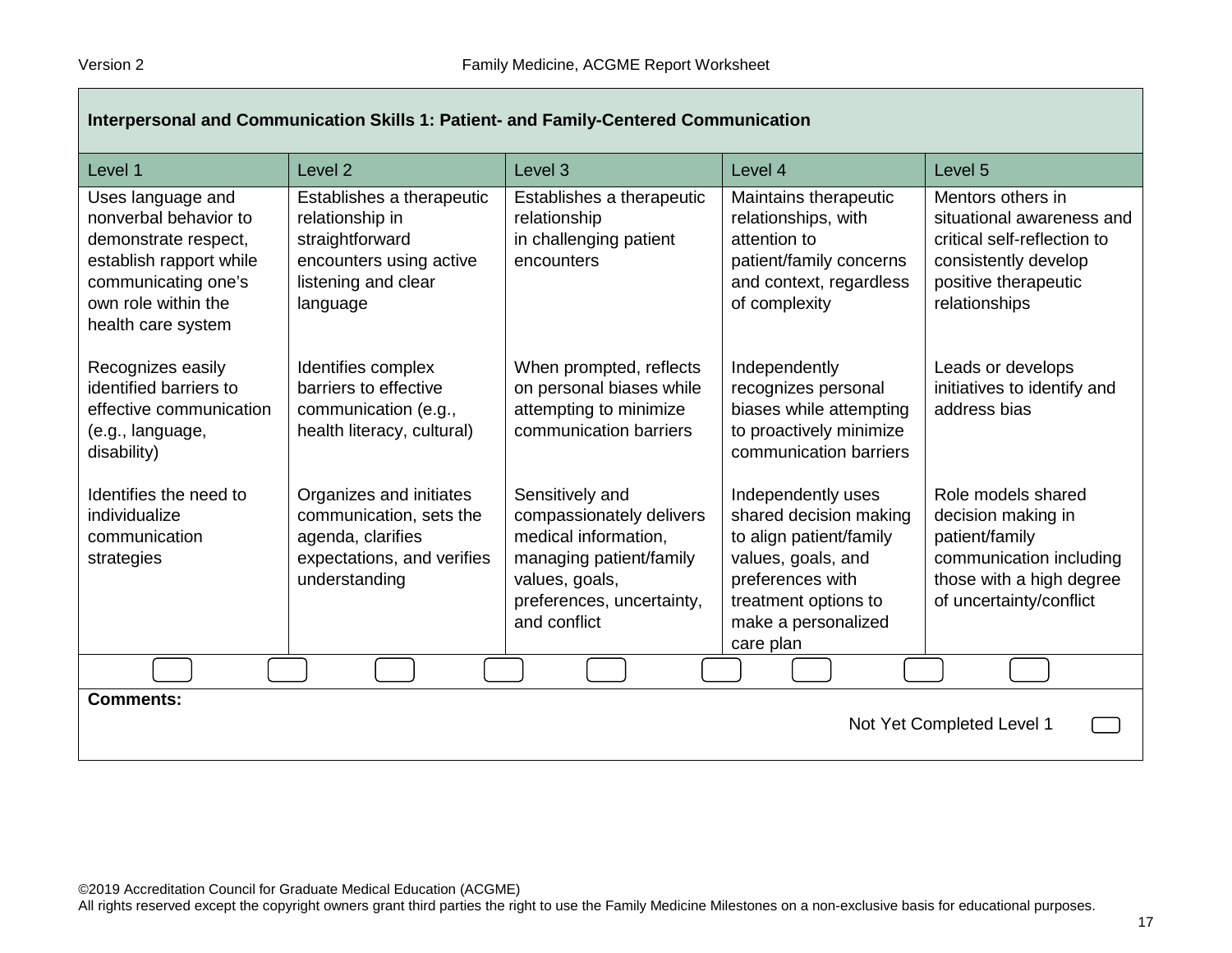| Interpersonal and Communication Skills 2: Interprofessional and Team Communication |                                                                                 |                                                                              |                                                                                                                                                       |                                                                                                                                                 |  |
|------------------------------------------------------------------------------------|---------------------------------------------------------------------------------|------------------------------------------------------------------------------|-------------------------------------------------------------------------------------------------------------------------------------------------------|-------------------------------------------------------------------------------------------------------------------------------------------------|--|
| Level 1                                                                            | Level 2                                                                         | Level 3                                                                      | Level 4                                                                                                                                               | Level 5                                                                                                                                         |  |
| Respectfully<br>requests/receives a<br>consultation                                | Clearly and concisely<br>requests/responds to a<br>consultation                 | Checks understanding of<br>consult recommendations<br>(received or provided) | Coordinates<br>recommendations from<br>different members of<br>the health care team to<br>optimize patient care,<br>resolving conflict when<br>needed | Role models flexible<br>communication strategies<br>that value input from all<br>health care team<br>members, resolving<br>conflict when needed |  |
| Uses language that<br>values all members of<br>the health care team                | Communicates<br>information effectively<br>with all health care team<br>members | Communicates concerns<br>and provides feedback to<br>peers and learners      | Communicates<br>feedback and<br>constructive criticism to<br>supervising individuals                                                                  | Facilitates regular health<br>care team-based<br>feedback in complex<br>situations                                                              |  |
|                                                                                    |                                                                                 |                                                                              |                                                                                                                                                       |                                                                                                                                                 |  |
| <b>Comments:</b><br>Not Yet Completed Level 1                                      |                                                                                 |                                                                              |                                                                                                                                                       |                                                                                                                                                 |  |